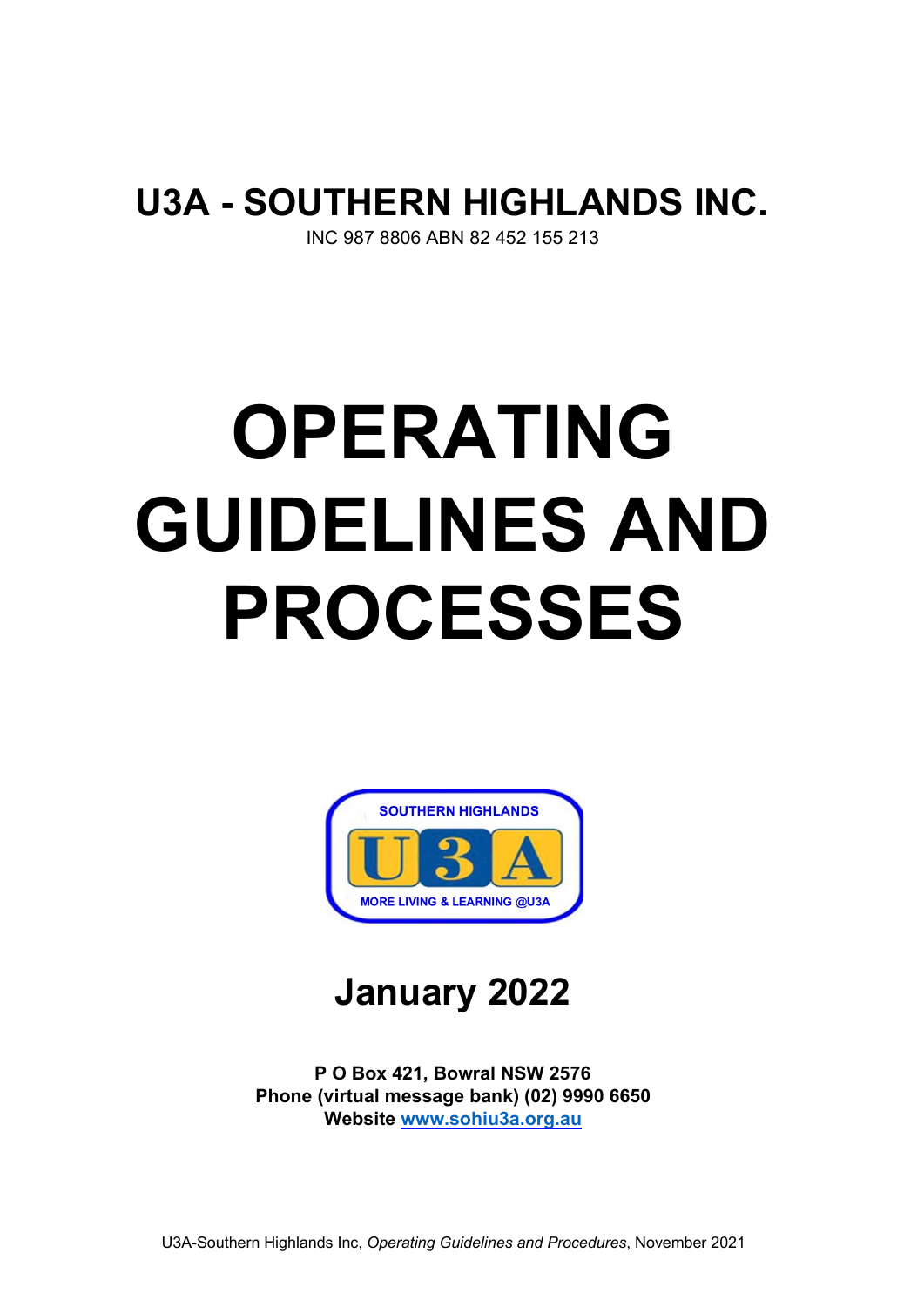| <b>Table of Contents</b> |  |
|--------------------------|--|
|                          |  |
|                          |  |
|                          |  |
|                          |  |
|                          |  |
|                          |  |
|                          |  |
|                          |  |
|                          |  |
|                          |  |
|                          |  |
|                          |  |
|                          |  |
|                          |  |
|                          |  |
|                          |  |
|                          |  |
|                          |  |
| 4.5.1                    |  |
| 4.5.2                    |  |
|                          |  |
|                          |  |
|                          |  |
|                          |  |
|                          |  |
|                          |  |
|                          |  |
| 5.5.1                    |  |
|                          |  |
|                          |  |
|                          |  |
|                          |  |
|                          |  |
|                          |  |
|                          |  |
|                          |  |
|                          |  |
|                          |  |
|                          |  |
|                          |  |
|                          |  |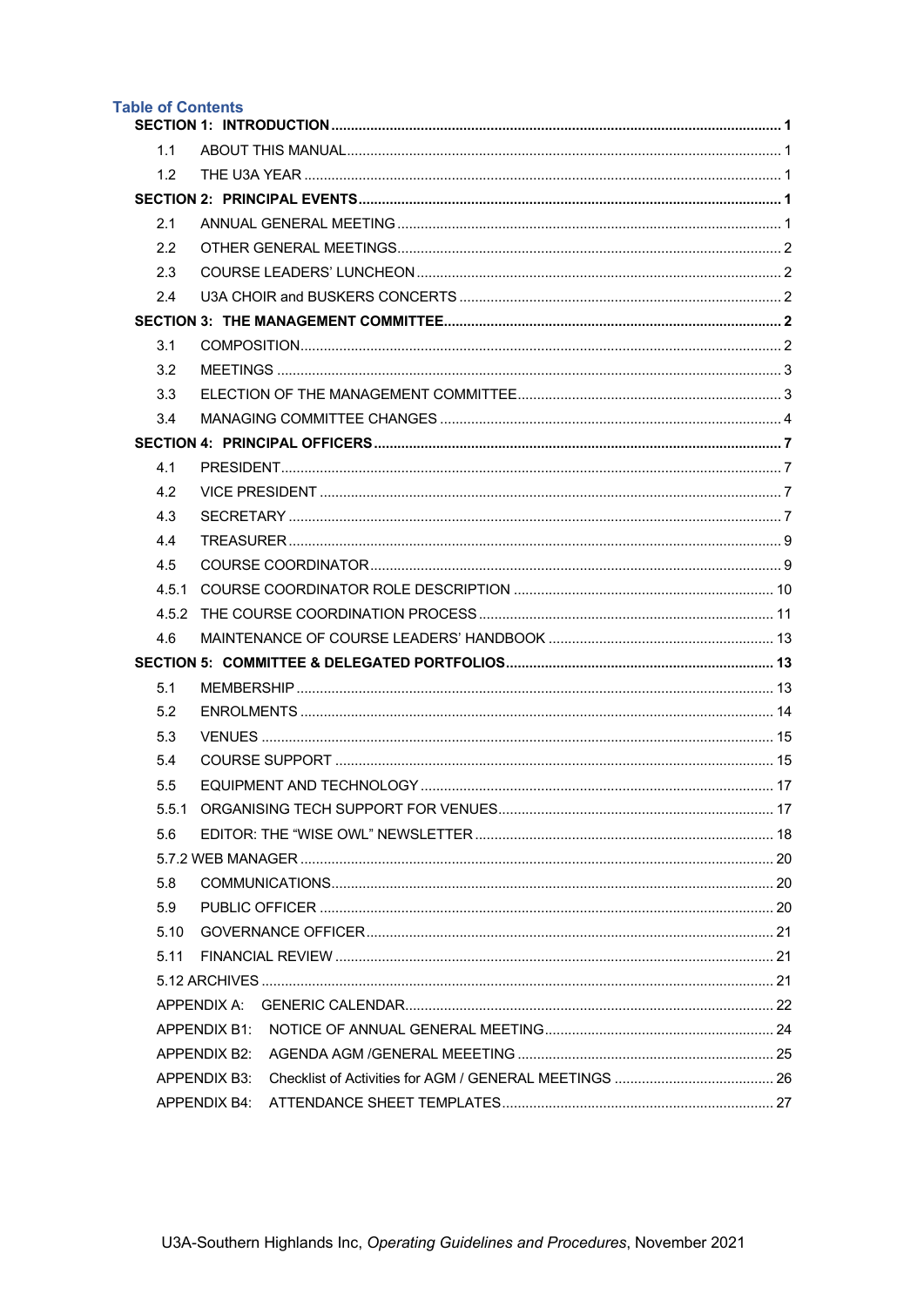# **SECTION 1: INTRODUCTION**

#### **1.1 ABOUT THIS MANUAL**

U3A Southern Highlands Inc, incorporated under the Associations Incorporation Act 2009, as amended, ("the Act") and is governed in accordance with its constitution. The Associations Incorporation Regulations, 2016 as amended, Schedule 1 sets out the matters that must be included in a constitution of an association (referred to in the Act as the "model constitution"). If our constitution does not address any of these matters, then the provisions of the "model constitution" in relation to that item not dealt with or inadequately addressed is taken to form a part of our constitution.

In February 2020 we repealed the then constitution and adopted a new constitution which was based on the "model constitution".

A *Procedures Manual* was initiated in 2003/2004 and updated in 2009. A copy of this 2009 Manual is retained in our Archive and is revised and replaced by this document. In addition to the constitution, the Management Committee has from time to time made procedural rulings known as Standing Orders maintained and held by the Secretary. The details of such rulings are contained in the Minutes of the meeting at which the ruling was made.

The purpose of this Manual is to:

- Combine in one place all those documents governing the conduct of the Association's affairs.
- Document the day-to-day processes by which the business of the Association is administered.
- By documentation of the duties of nominated roles, to provide role clarity and facilitate the efficient transfer of these responsibilities with changes in personnel.
- Separately it is intended to store a set of specific procedures for each Committee Portfolio on 'the Cloud'.

#### **1.2 THE U3A YEAR**

The U3A year corresponds to the calendar year and the association's schedule of activities is set out in an annual Calendar adopted by the Management Committee at the end of the preceding year.

A template for the calendar is attached as Appendix B.

#### **SECTION 2: PRINCIPAL EVENTS**

#### **2.1 ANNUAL GENERAL MEETING**

The Constitution provides that an AGM must be held within 6 months of the end of the association's financial year. The Committee has determined as a matter of "good order" that the AGM should be held by 31 March. Copies of the Notice of Meeting, (refer Appendix C1), the agenda, (Appendix C2). and the Financial Statements, including the Financial Reviewer's report, comprising the Balance Sheet and Income and Expenditure Statement are provided to members by email or post as nominated in the Register of Members. The minutes of the previous AGM and the Financial Statement package referred to above are made available on the website.

Notice of the AGM to members is given by a notice in the Term 1 Courses Booklet and the "Wise Owl" newsletter, which are published in November of the previous year, followed by a formal Notice of Meeting with any attachments sent to members.

The AGM is chaired by the outgoing President, with minutes being taken by the outgoing Secretary.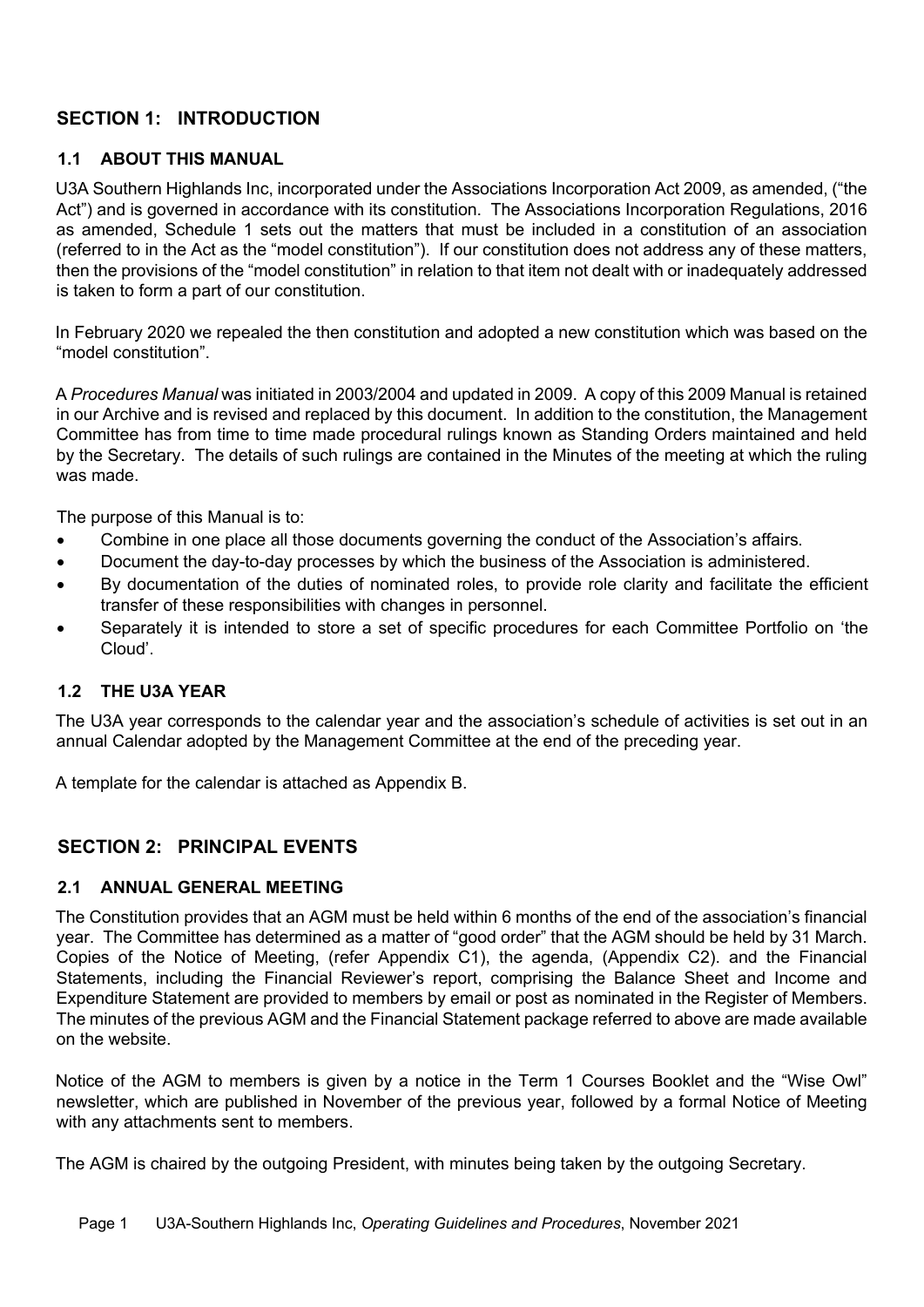Following the AGM an opportunity arises for a less formal "Members' Forum" for member participation chaired by the new President.

#### **2.2 OTHER GENERAL MEETINGS**

General Meetings are provided (refer Constitution 104).

A Special General Meeting(s) may be held (refer Constitution 108).

Paragraphs 139 and 140 now provide for General Meetings to be conducted at two or more venues, electronically.

#### **2.3 COURSE LEADERS' LUNCHEON**

This is primarily an opportunity to thank course leaders and co-leaders. It is also a means for course leaders and the Management Committee, especially the Course Co-ordination team, to exchange ideas, share information and generally get to know each other. It may be used as an opportunity for 'intending' course leaders to learn more about the context in which they may be presenting their own courses.

The format is informal, with across-the-table discussion over a catered lunch funded by U3A Southern Highlands. The meeting is held at a time that avoids clashing with regular classes, usually at East Bowral Community Centre.

Organisation is a collaborative effort by Committee members. The luncheon is hosted by the Course Coordinator who issues invitations and monitors RSVPs. The President usually begins the function with a welcome and thanks to all course leaders. Catering and overall co-ordination is organised by Course Support Coordinator.

Invitees are course leaders and co- course leaders from that year and, in consultation with the President, other members who may be interested to attend.

#### **2.4 U3A CHOIR and BUSKERS CONCERTS**

When events are organised by either of these groups, invitations are extended to members via the relevant "Wise Owl".

#### **SECTION 3: THE MANAGEMENT COMMITTEE**

The Management Committee is responsible for the strategy and operations of the organisation and for its financial and governance obligations. One of the tasks is to set the annual membership subscription rate which occurs in September in preparation for membership renewals in October.

#### **3.1 COMPOSITION**

(In Accordance with the Constitution 48-50).

The Principal Officers are directly elected by membership at the AGM. The Principal Officers comprise the President, Vice President, Secretary, Treasurer and Course Coordinator.

The Management Committee is comprised of 12 members which is the maximum number established under the Constitution.

The balance of the Committee, after election of Principal Officers, (up to 7) is elected without portfolio by the membership at the AGM.

Portfolios are allocated by the President and confirmed by the Management Committee at its first meeting following each AGM. In these portfolios, members report to the President and the Management Committee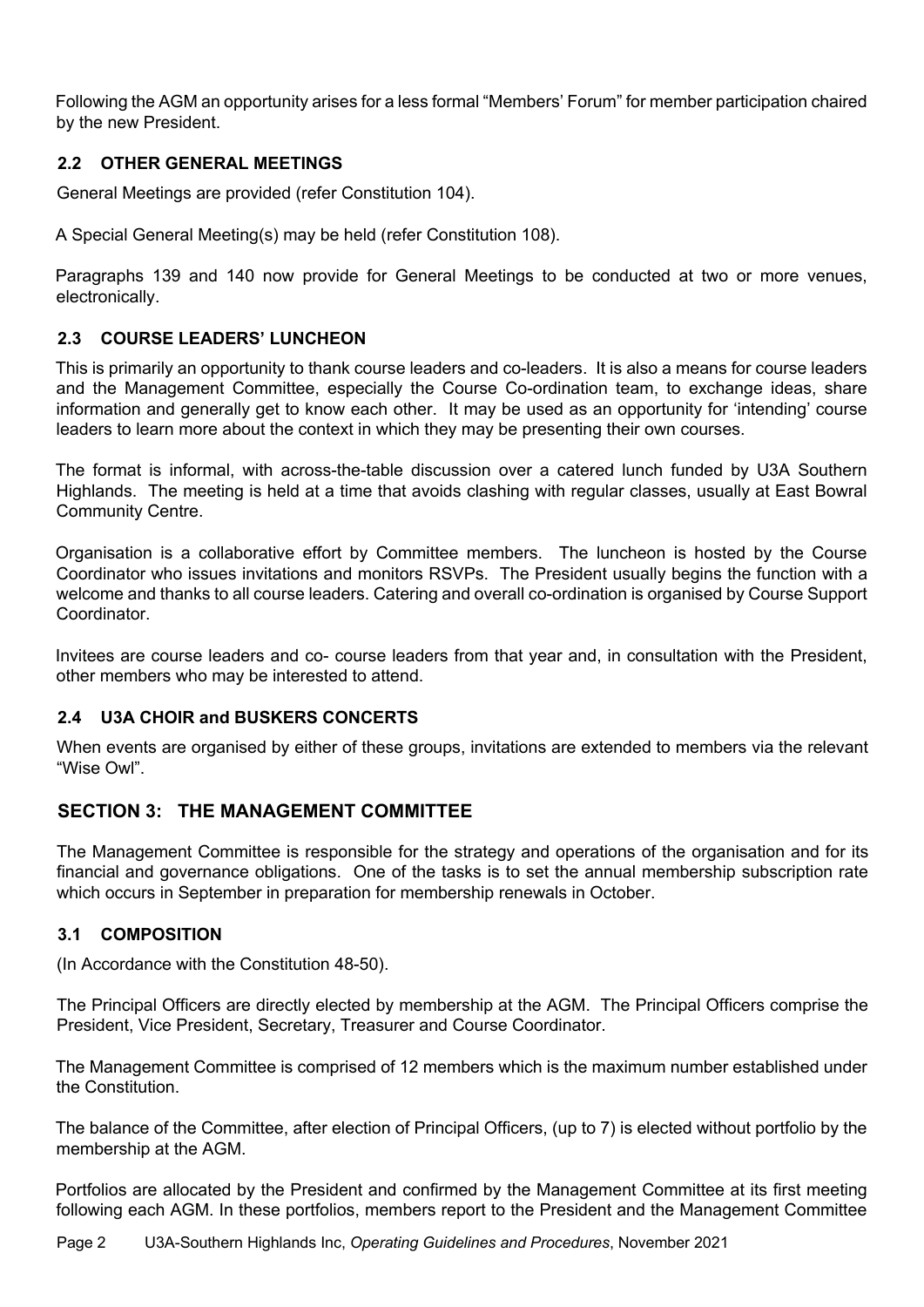on operational and policy matters but have a fair degree of autonomy and responsibility for day-to-day operational matters within their portfolio.

The Principal Officers (President, Vice President, Secretary, Treasurer and Course Coordinator) form an Executive of the Committee, which provides strategic advice to the Management Committee as a whole.

If twelve members are not sufficient to spread the workload of overseeing the operation of our U3A, the Constitution gives the Committee the power to delegate functions to other people. These delegates are not members of the Committee and may attend meetings only at the invitation of the President, or of the Chair of meetings, from time to time. If functions are delegated, the terms of the delegations need to be clear, approved and minuted by the Secretary. The Webmaster is one of those delegates.

#### **3.2 MEETINGS**

(In Accordance with the Constitution 79-87).

The Committee meets monthly, except January, and the Executive of the Committee meets monthly between Committee meetings. Conduct of the meetings is reasonably formal, at least to the extent that decisions are agreed and clearly minuted, with reference to business papers where relevant.

Notices of meeting including the final agenda, which has been discussed between President and Secretary, should be circulated a week before a meeting, with previous minutes, all reports and explanatory notes. Any items for discussion should be circulated in advance of a meeting by their authors to all Committee members. Any other business not on the agenda should be limited to urgent matters.

The minutes should record all substantive decisions made. They may include explanatory details and information re day-to-day operational matters. Formal motions should be recorded in full stating mover, seconder and whether passed or defeated. Matters agreed by consensus should be recorded clearly, with reference to any relevant circulated papers. Opposition to the motion may also be recorded if specifically requested.

Minutes should be circulated a week after a meeting (after liaison about them between Secretary and President). A signed hard copy of minutes is kept in a Minute Book, which may be loose bound. All reports for consideration by Management Committee should be circulated by the author to all members of the Management Committee. Reports should form part of attachments to the minutes of meetings. Minutes of all meetings of U3A SH Inc should be retained indefinitely.

Our current Constitution, paragraphs 91&92, permits the use of technology in the conduct of a Committee meeting.

#### **3.3 ELECTION OF THE MANAGEMENT COMMITTEE**

(In accordance with Constitution 54).

To be valid, a nomination form must be signed by a member of the Association and by the nominee who must also be a current member. Nomination forms are to be 'opened' by the Secretary in the presence of the President (or Presidential nominee) on the date of closure.

To ensure that a full and strong Management Committee is appointed each year, it is desirable to canvas actively for candidates from the membership during the second half of the preceding year. Though nominations have not exceeded the number of positions vacant in recent years, there can be no guarantee that members encouraged to stand will actually be elected when positions are contested.

#### Ballot for Election of Committee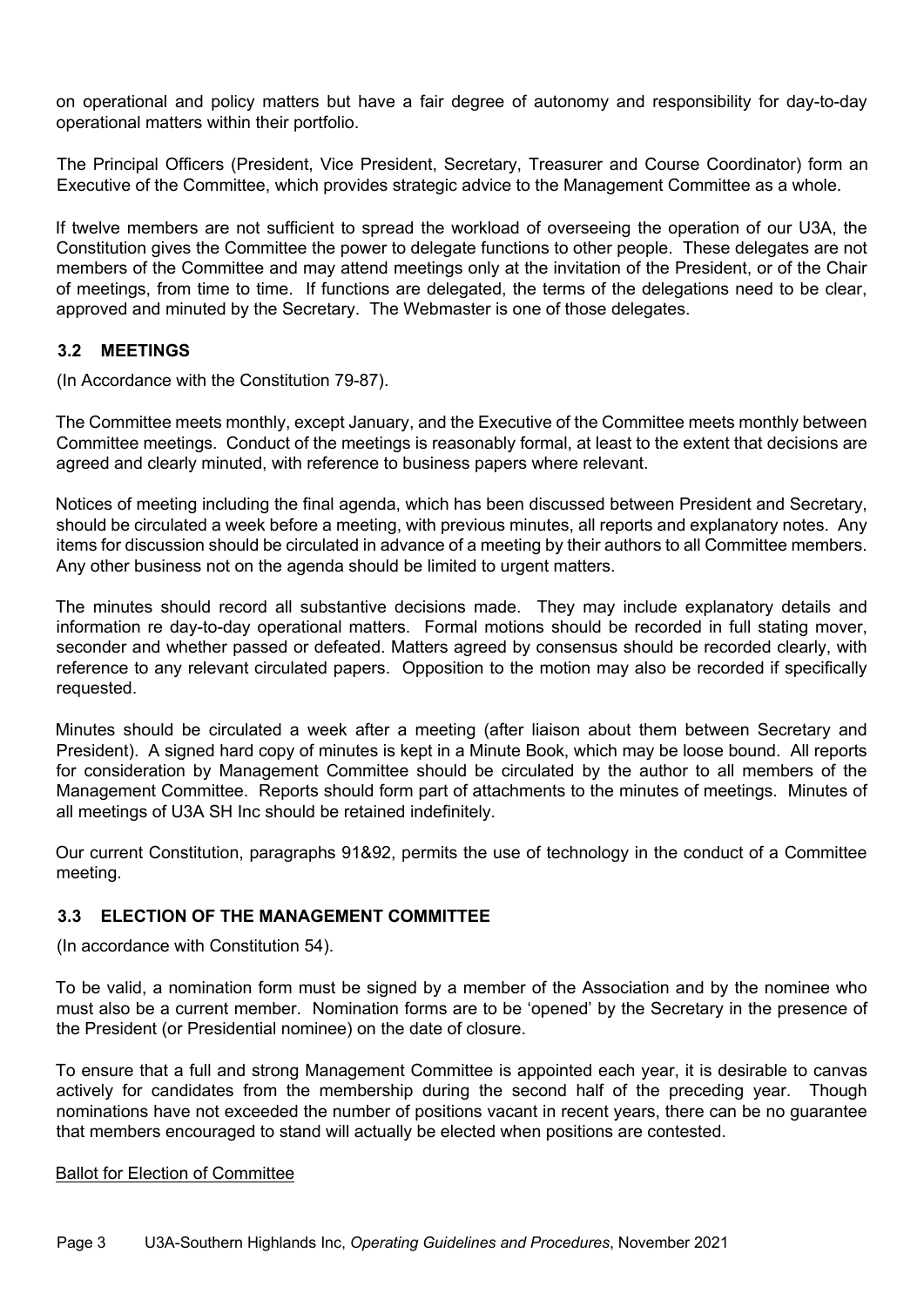Under the Constitution, if the number of nominations for President, Vice-President, Secretary, Treasurer and Course Coordinator and 7 ordinary Committee positions matches the number of vacancies, the nominees are taken to be elected. If the nominations are fewer than required for any position, those nominated are taken to be elected when nominations close. If the number of nominations exceeds the number of vacancies for any position, a 'ballot' is required at the AGM under our Constitution.

To meet these requirements, prior to a ballot, the Secretary should:

- Check the validity of nominations prior to the AGM, i.e. confirm that nominations are signed by both nominee and nominator and that both are financial members.
- Confirm to nominees in writing or by email that a valid nomination has been received and ask them to prepare a statement of no more than 100 words in support of their candidature.
- Record candidates' names and the position sought on the agenda for the meeting, provided a valid nomination form is received by the date the Notice of Meeting is forwarded to members. Any statement the nominee intends to rely on should also be attached to the agenda. In the event nominations close after the Notice of Meeting has been dispatched, the nomination and any accompanying candidate statement may be sent to members.
- Print ballot papers say 150 with the candidates for each contested position listed in random order for distribution at the election. Note that a ballot paper must leave spaces for the names of unsuccessful candidates for Principal Officer positions to be written in to allow them to contest ordinary Committee positions.
- Appoint in advance a Returning Officer and three scrutineers, other than candidates for the Committee, from the general membership [in consultation with the President] or in consultation with the President, appoint in advance a member to conduct the election if the President is standing for any position.

#### At the meeting

The Returning Officer and scrutineers should distribute ballot papers (if any) for the vacant position(s), one per member present, immediately prior to the election and collect them for counting after, say, five minutes.

On completion of the count the Returning Officer presents the results to the Chair, who announces the successful candidates. Ballot papers are shredded by the Returning Officer at the end of the meeting.

When Principal Officers' positions are contested, ballots may become complicated because the names of unsuccessful contestants for Principal Officers' positions who become contestants for ordinary Committee positions need to be added to the ballot paper, in order for a vote to be taken.

In these circumstances, the Chair of the meeting may choose to conduct elections by shows of hands, with permission from the Meeting.

#### **3.4 MANAGING COMMITTEE CHANGES**

The Management Committee is an ongoing entity but its membership may change both during a year and at each AGM.

Because many of the portfolios of the Committee require some aptitudes and desirably some background experiences, Management Committees and especially Presidents have been giving considerable attention in recent years to the processes both of succession and of transition within the Committee.

#### Appointments

(In accordance with Constitution paragraphs 75-76).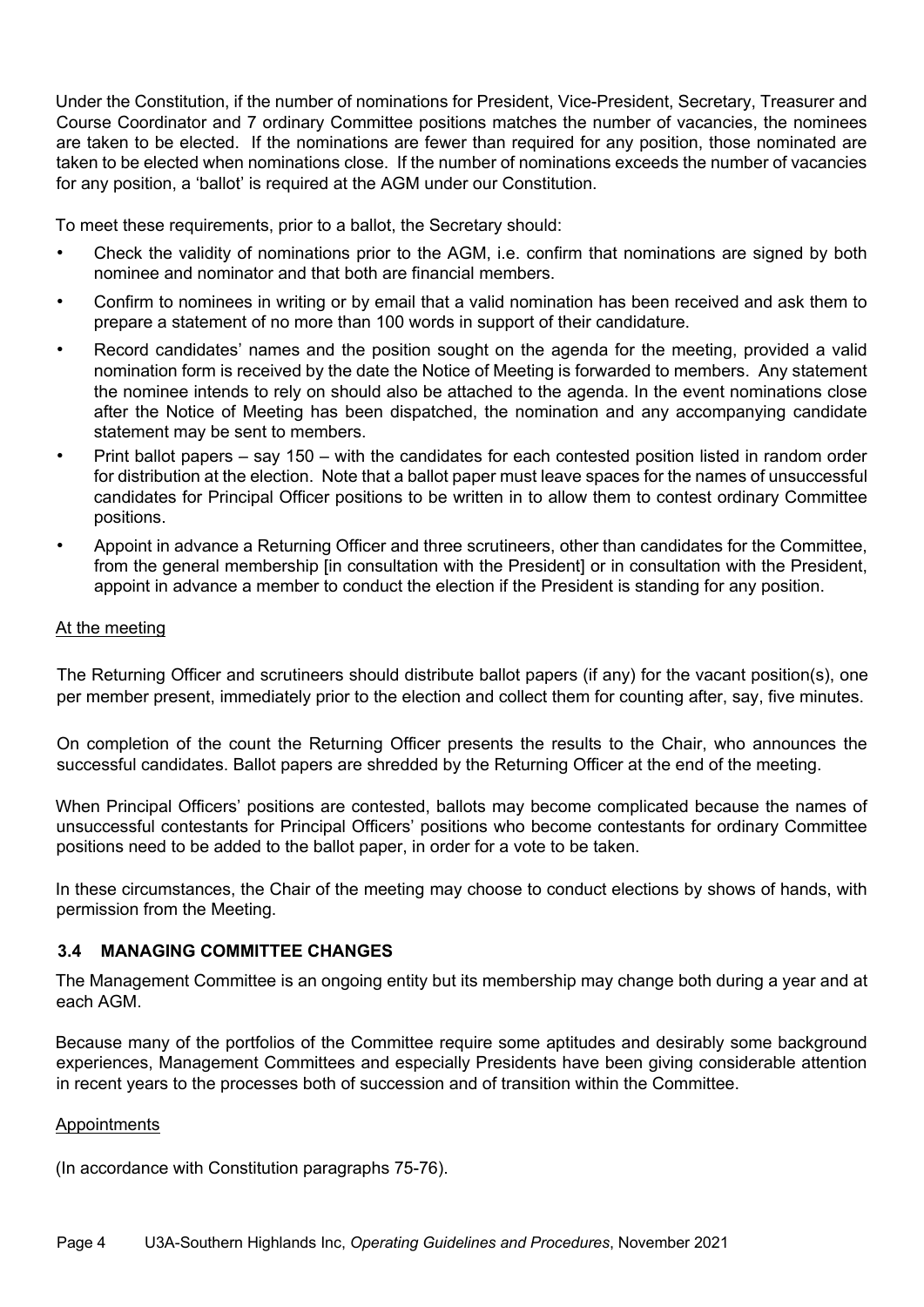When there is a vacancy on the Committee, for whatever reason, our Constitution provides the Committee, to appoint a member of the Association to hold the position until the next AGM.

#### **Succession**

To enable orderly successions ('board renewal'), there have been efforts in recent years to recruit and train U3A members for particular jobs, including to serve as assistants and backups in particular portfolios (for the whole or part of a year, without the necessity for them to be members of the Committee or for them necessarily to join the Committee as vacancies occur).

The primary responsibility for finding and training assistants and backups lies with the Committee members who will need to work with them, but the President and Committee should help with this and must approve any delegation of functions. Assistants and backups may be invited to attend Committee meetings (as observers).

- It may be desirable to recruit members with aptitudes in particular areas who will be prepared to help the Committee regardless of whether they are members of the Committee, and
- The Operating Guidelines & Processes Manual outlines the essentials of each portfolio, which then provide a role description, in order that the existing Committee knows who does what and can step in if required. It is also useful for future members considering the portfolio. Procedures for each portfolio that are sufficient for a handover to a new person are documented in the Procedures Manual and kept updated by each incumbent. Both documents are stored in our cloud storage facility.

#### **Transitions**

The period of changeover that follows each AGM can be a difficult time of transition. Even when new members of the Committee have been fully briefed before joining the Committee on the portfolios they might take on, they may not take over the tasks immediately and it may take several months until they feel comfortable in their new roles. Among ways of easing the stresses of this time of transition:

- An incoming President might send a Welcome letter explaining Committee procedures to incoming members of the Committee. A copy of the Constitution and Policies and current Standing Orders should also be provided.
- Outgoing officers should fully brief incoming members on their portfolios as soon as portfolios have been assigned by an incoming President, and copies of the current Operating Guideline manual given to incoming members. This is easier said than done because, at the time of an AGM, many outgoing Committee members will need to remain involved in the final stages of gearing up for Term 2, but it is up to both incoming and outgoing Committee members to get incoming members actively involved as soon as practicable.

The appropriate Committee member(s) should arrange familiarisation sessions for each incoming member of the Committee on the website functions to which they will have access.

• Incoming and outgoing Presidents and Secretaries should ensure that outgoing Committee members have archived the papers relevant to their portfolios and have handed their electronic and hard copy files over to incoming Committee members and any Archival Coordinator who may have been appointed.

The Associations Incorporation Act requires any former committee member to deliver 'all documents in his or her possession that belong to the Association' within 14 days after vacating office, which applies to members stepping down at an AGM as well as during a year. In practice, it may be difficult to comply with this requirement, especially for outgoing members involved in gearing up for Term 2 at the time of an AGM. Therefore, to meet this requirement, outgoing members in a particular portfolio should ensure that incoming members have a copy of all current documents relevant to their portfolio, as soon as appointments are known, and are involved in the work of their new portfolio as soon as possible.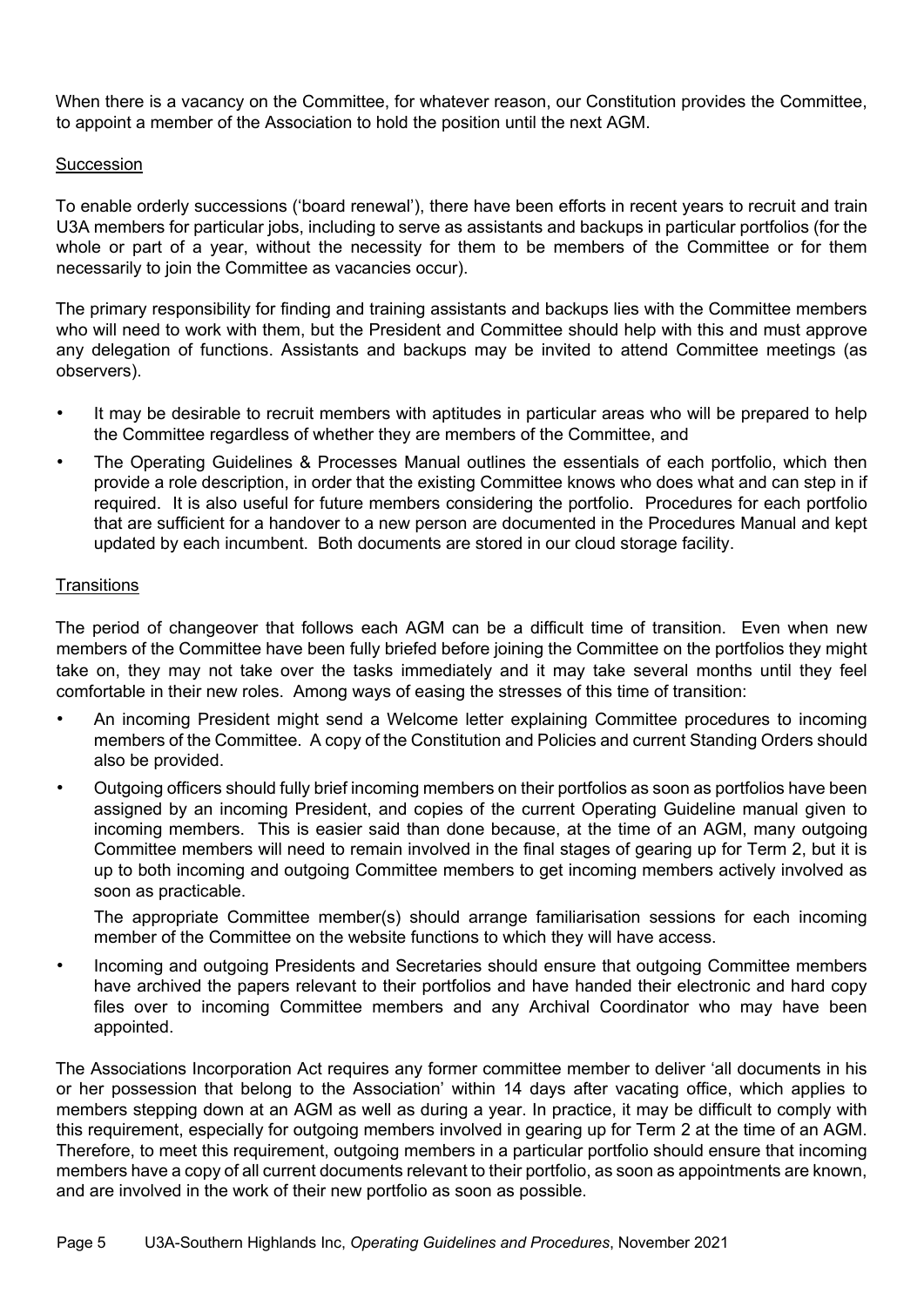The Secretary should ensure that hard copies and/or electronic copies of registers of Committee meetings, minutes of meetings and the correspondence and reports referred to in meetings and Standing Orders are passed on to the incoming Secretary.

#### **Changeovers**

To maintain continuity in the work of the Committee, there are some matters that must be addressed immediately by an incoming President and others that need to be addressed formally at the first meeting of an incoming Committee or as soon as possible thereafter.

Among the things that an incoming President should attend to immediately are:

- Providing the newsletter editor with a President's Report for the Term 2 newsletter (for which copy will be about to close).
- Considering and negotiating the allocation of portfolios to members of the Management Committee and other Members.
- Ensuring that members new to positions are satisfactorily briefed and understand how their tasks have been carried out in the past.

At its first meeting the Management Committee should:

- Confirm portfolio responsibilities, approve new appointments and delegations and confirm existing delegations that are to continue.
- Confirm all of the Principal Officers as Bank signatories with any two to sign.
- The Secretary should also provide a copy of the recent Management Committee minute in which the Principal Officers are listed to enable changes of signatories.
- Ensure access is facilitated to the relevant areas of the database according to role/portfolio.
- Request Webmaster to update Committee details.
- Confirm how agendas, meetings, minutes and records should be managed.

As soon as possible thereafter, the Secretary should:

- Update the Register of Committee members (a 'Register' required under the Associations Incorporation Act) and a list of people (including people who are not on the Committee) to whom functions have been delegated.
- Update the Register of Delegations.

Each outgoing Committee member is required to advise their external contacts of the new incoming Committee member.

In order that due notice (typically, a week) can be given of the first meeting of the renewed Committee, it is for the outgoing President and Secretary (in consultation with the incoming officers-holders if they are known in time) to arrange for the content and circulation of the agenda for this first meeting. This meeting should be held as soon as possible after the AGM.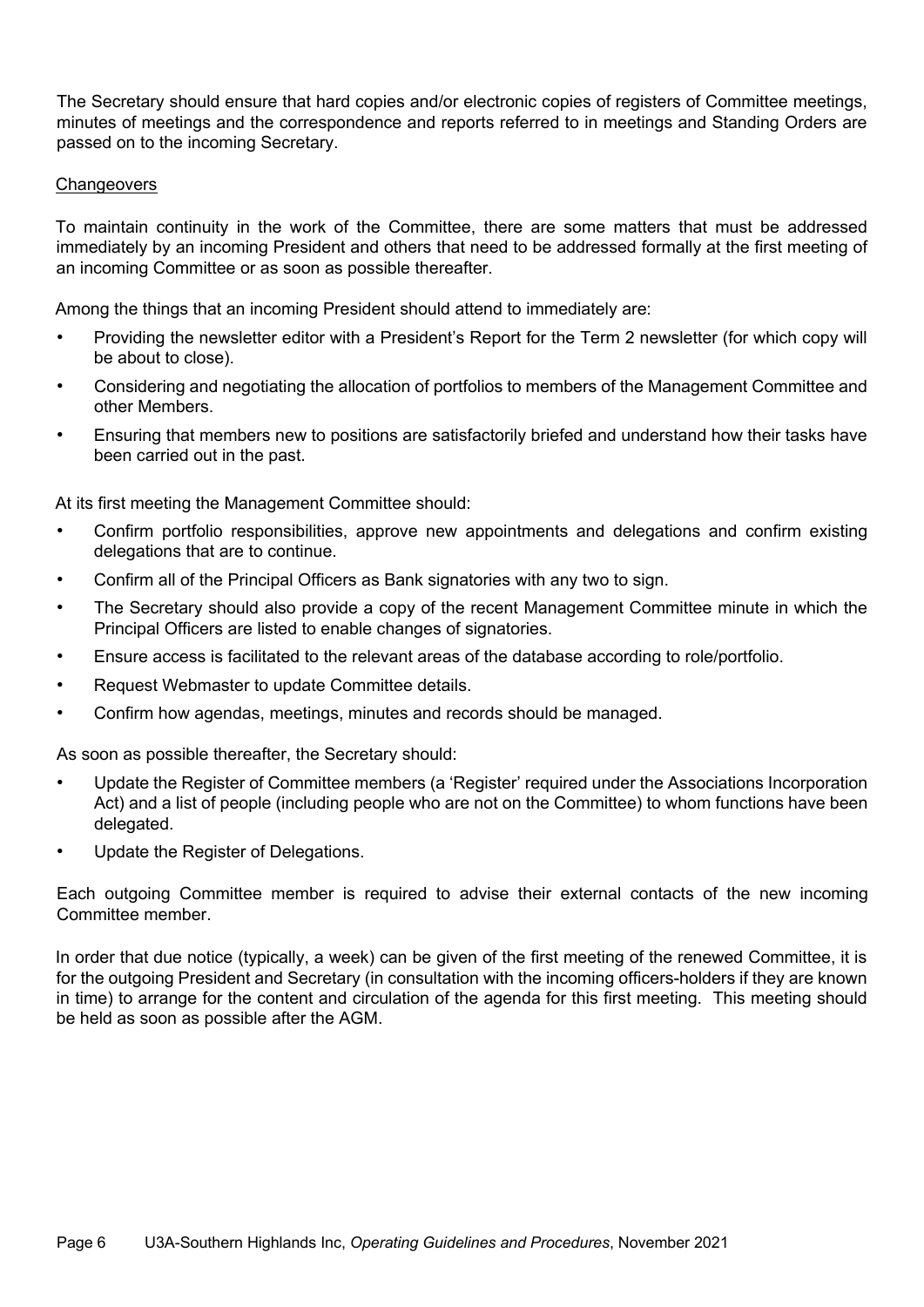# **SECTION 4: PRINCIPAL OFFICERS**

#### **4.1 PRESIDENT**

The President is the public face of the Association and has overall responsibility for all the activities undertaken by it.

Broadly, the duties of the President are to:

- Provide leadership and direction in the formulation of policy and planning,
- Exercise general supervision over all the operational affairs of the Association.
- Authorise banking.
- Ensure that the Vice President is kept informed on all of these matters.
- Liaise as appropriate with the Public Officer (section 5.9).
- Chair all General, Annual and Special Meetings of members.
- Chair meetings of the Management Committee.
- Oversee the preparation of agendas for meetings.
- Review draft minutes of meetings prior to their circulation.
- Appoint people to carry out tasks at the behest of either the membership or the Management Committee, and set deadlines for completion of these tasks.
- Serve *ex officio* as a member of all [sub] committees of the Association.
- Be the public spokesperson on issues involving the Association.
- Support the roles of other members of the Management Committee.
- Oversee revision of policies and operating guidelines as required and ensure the maintenance of an updated electronic version of the Operating Guidelines Manual, Course Leaders' Handbook, Guide for Course Support Members, Safety Policy and Accident Report and Complaints Policy and Complaints Form.
- Report regularly to the membership through the newsletter and other forms of communication.
- Sign official documents (e.g. correspondence) as required.
- Enforce the Association's Constitution and procedures.
- Respond to suggestions, queries and complaints from members.

#### **4.2 VICE PRESIDENT**

As the Constitution does not provide for a President-elect, the Vice President is, effectively, the Backup for the President even if a presidency does not eventuate. In order to carry out this role, the Vice President will need to understudy the President and be prepared to act as President in all matters in the absence or incapacity of the President.

The President should keep the Vice-President involved fully informed on all matters in train. The Vice President may hold a particular portfolio.

#### **4.3 SECRETARY**

The duties of the Secretary and Treasurer are defined generally in our Constitution, paragraph 61-64.

More specifically, the Secretary should:

- keep minutes (in written or electronic form) of:
	- i. all appointments of office-bearers and members of the Committee, and
- Page 7 U3A-Southern Highlands Inc, *Operating Guidelines and Procedures*, November 2021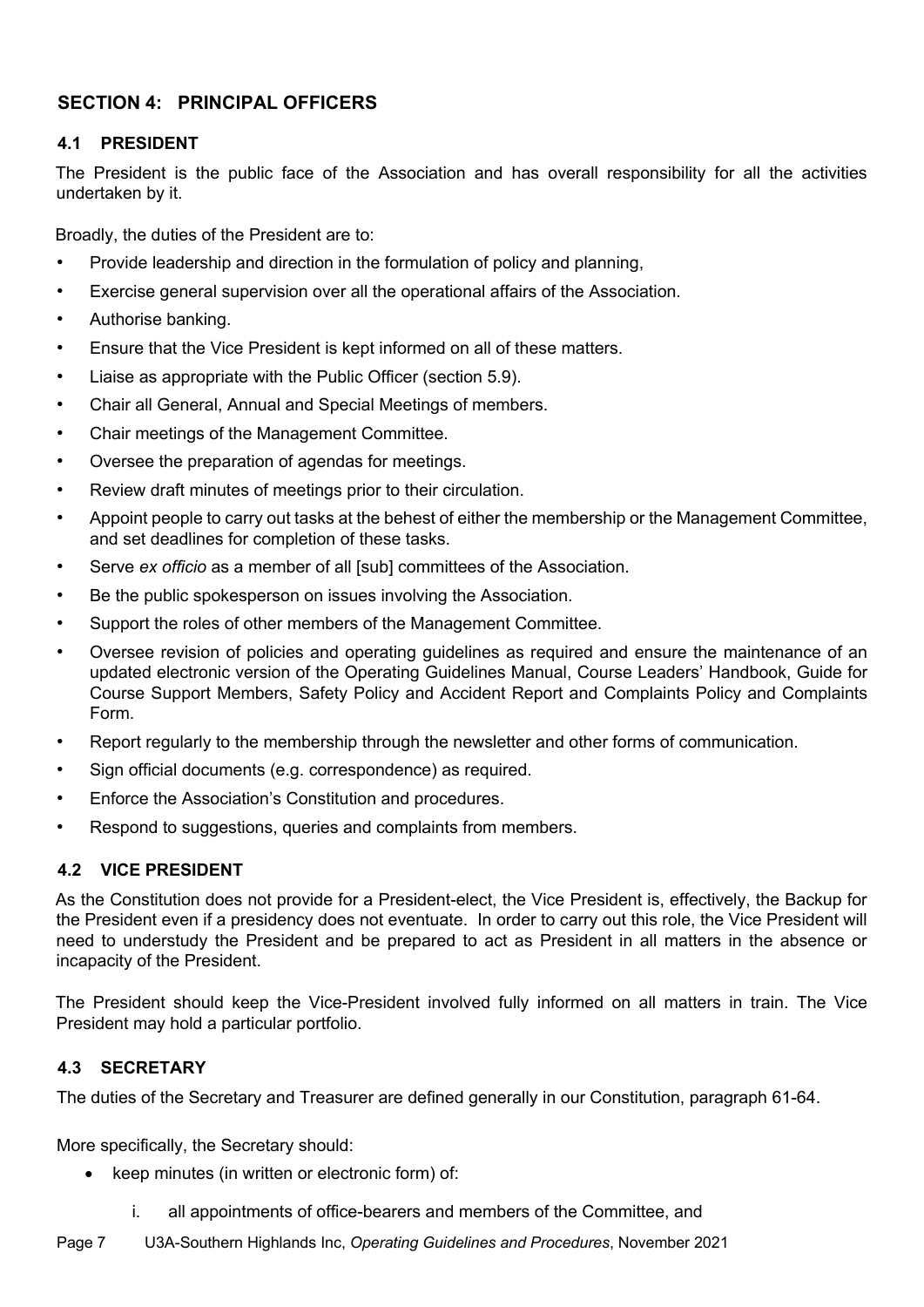- ii. the names of members of the Committee present at a Committee meeting or a general meeting, and
- iii. all proceedings at Committee meetings and general meetings.
- Minutes of proceedings at a meeting must be signed by the chairperson of the meeting or by the chairperson of the next succeeding meeting.
- The signature of the chairperson may be transmitted by electronic means for the purposes of Clause 63.
- Maintain the Register of Committee members with dates of appointment and cessation.
- Maintain a record of delegations and other appointments.
- Locate and keep the original of certificates such as incorporation, insurance and domain name (noted as lost in 2018).
- Ensure that the proper name of the Association (U3A Southern Highlands Inc.) is used on all official documents.
- In consultation with the President and Committee, arrange business meetings of the Executive Committee and Management Committee and take or arrange for the taking of minutes at Committees' and General meetings.
- Keep a hard copy of signed minutes, and an electronic and/or hard copy record of corrected minutes and all substantive business papers and correspondence used in meetings.
- Keep electronic and hard copies of the 'current' (Committee-approved) version of the *Operating Guidelines and Procedures* Manual, and Policies.
- Maintain a list of important dates and in conjunction with the President, compile a Calendar of events and term dates for the following year. The template in Appendix A sets out the principles.
- Along with the president, maintain a watching brief over the affairs of U3A Network NSW Inc and U3A Online Inc, both of which our U3A is a member.
- Keep the Committee informed on communications from the U3ANSW Network.
- Initiate and respond to official correspondence.
- Along with other Committee members, keep the Newsletter Editor informed of matters requiring publication.
- Provide Committee Nomination form on request.
- Issue Notice of AGM, General Meetings and Special General Meetings in accord with the provisions of the Constitution. Publish in "Wise Owl", appropriately, an advice of those meetings and/or if appropriate notice of the meetings if timing permits.
- At least 14 days prior to the AGM, publish on the association's website (members only section) the minutes of the previous AGM, the Treasurer's report for the financial year together with the audited Statement of Income and Expenditure Account and Balance Sheet.
- Update the Standing Orders and circulate as necessary.
- Maintain a record of Accident Reports and follow up on each Report as deemed necessary.
- Maintain the Confidential Complaints Folder.

Committee members are responsible for keeping the Secretary up to date.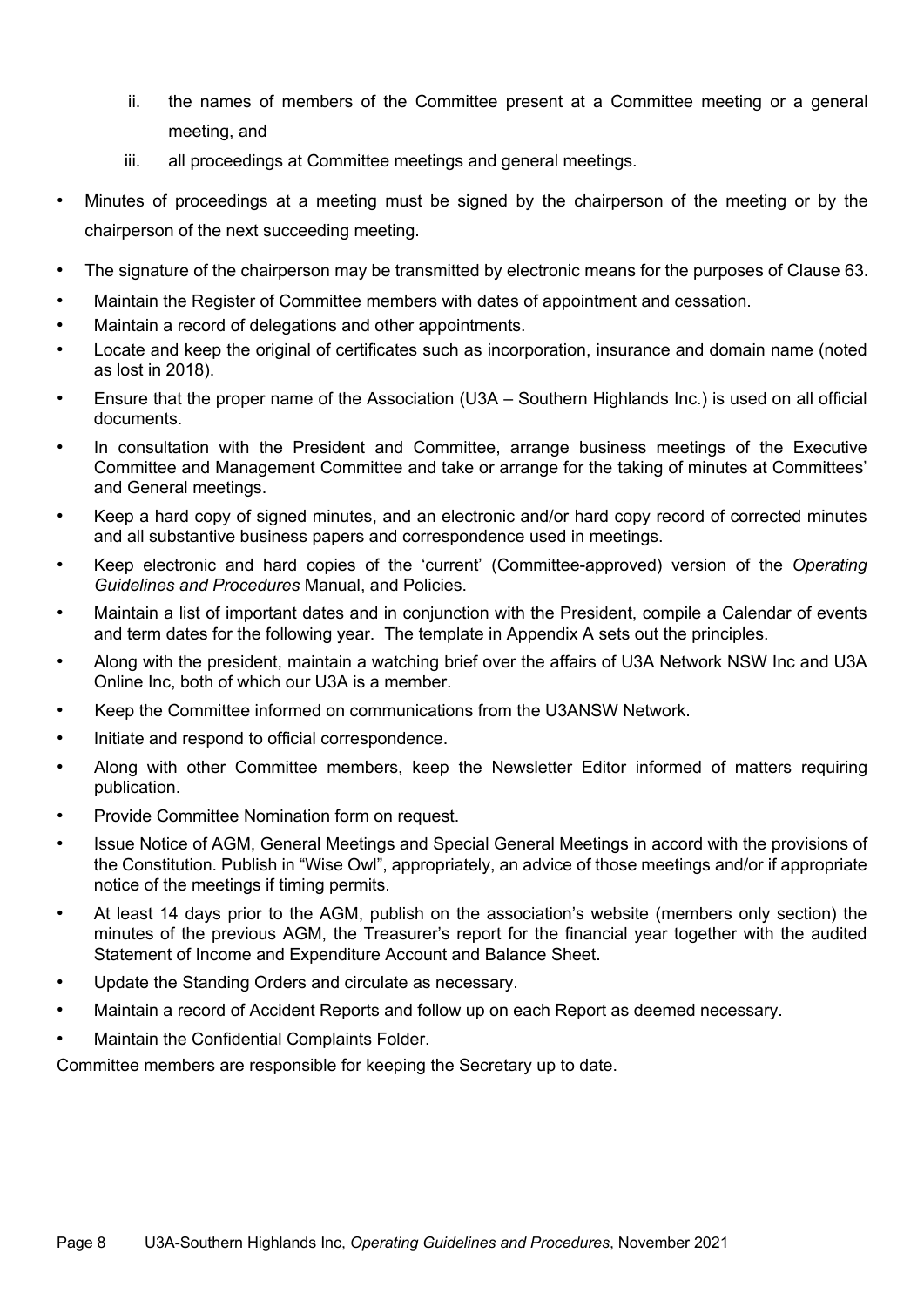# **4.4 TREASURER**

The duties of the Treasurer are defined generally in our Constitution paragraphs 65-72.

The Treasurer duties include:

- Maintain a list of bank signatories and persons authorised.
- Bank cheques received and process in the Membership Administration System.
- Assist any member unable to process their own online payment via Pay/Pal by processing those payments in the Member Administration System.
- Pay most accounts by EFT and forward to a second bank signatory for authorisation.
- Pay those accounts which can only be paid by credit card using U3ASH card linked to the Internet bank account.
- Process all members' Electronic Funds Transfers received in the database (this activates membership).
- Pay all accounts by EFT and forward to second bank signatory for authorisation.
- Keep the Receipt Book, Deposit Book, Cheque Book.
- Record all transactions in the Association's financial software.
- Keep all supporting documentation and reports to facilitate the Financial Review after year end.
- Reconcile bank statements to the Association's financial software monthly.
- Reconcile bank statement receipts from PayPal to the Financial Reports in the Member Administration System monthly.
- Reconcile bank statement cheque receipts to the Financial Reports in the Member Administration System monthly.
- Reconcile the Suspense account monthly and ensure duplicate/over payments are promptly refunded to members.
- Reconcile Total Member numbers per the Member Register to Total numbers per Member Payments reports monthly.
- Provide financial reports for all meetings including the Management Committee and Annual General Meetings.
- Prepare an annual budget for approval of Management Committee.
- Act as Administrator for on-line banking facilities and keep records of on-line banking authorities and relevant correspondence.
- Complete and forward the annual statement required by the Office of Fair Trading under the Associations Incorporation Act.
- Make a recommendation to the Committee for the setting of Membership Fees for the following year at the September Management Committee Meeting each year.
- Keep two separate membership registers at the point of Rollover for the consecutive years.
- Renew domain name registration when it falls due.
- Maintain a Fixed Asset Register
- Maintain a Bond and Key Deposit Register
- Ensure that all insurance policies determined by the Committee to be required are kept up to date with the relevant premiums paid.

#### **4.5 COURSE COORDINATOR**

The principal purpose of U3A is to enable a learning community. This is done by scheduling activities (courses) with outcomes for members of lifelong learning and social interaction. Course coordination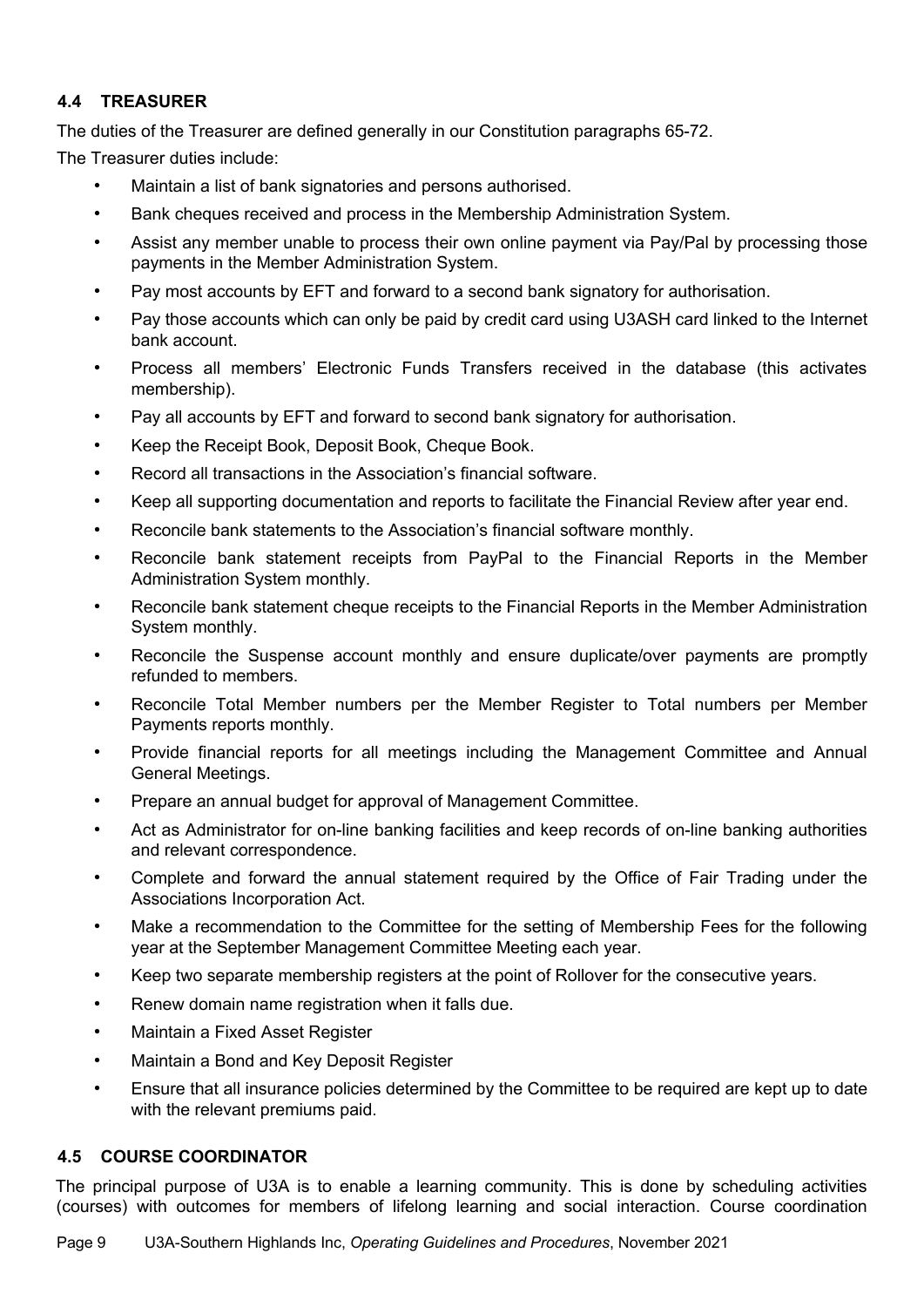embraces the tasks to do with the development and delivery of courses and is a central function of the Management Committee. The overall responsibility for course co-ordination rests with the Course Coordinator as a Principal Officer and a member of the Executive and Management Committees. The Course Coordinator is supported by a Co-Coordinator and a collaborative team comprising Venues Coordinator, Equipment and Setup Coordinator, Course Support Coordinator. The Course Coordinator also works in collaboration with the Enrolments Coordinator, the Webmaster and the "Wise Owl" Editor and liaises with the Treasurer and Membership Coordinator.

# **4.5.1 COURSE COORDINATOR ROLE DESCRIPTION**

The Course Coordinator ensures courses comply with our Aims and Constitution. The Coordinator and Co-Coordinator share the course coordination tasks outlined below as agreed between the two incumbents according to their experience, interests and talents.

Each term, the Course Coordinator and Co-Coordinator are responsible for:

- Sourcing courses and developing course leaders (as requested);
	- a. Seek new courses from existing course leaders, other members or non-members (Guest Course Leaders).
	- b. Help develop new courses and 'mentor' course leaders where necessary,
	- c. Negotiate with course leaders regarding course descriptions, dates/days/times, A/V requirements, probable numbers and venues while working across all courses to ensure an equitable course structure.
- Course Planning and Project Management;
	- a. Set a Project Plan for each term and ensure deadlines are met to enable "Wise Owl" publication and distribution on time as advertised.
	- b. Seek to minimise competition between courses of similar content or member interest.
	- c. Decide on level of course assistance needed depending on course leader capability, venue capability, and expected course attendance.
	- d. Assess the balance of courses and select venues that suit course leader's preference, within the limits of venue availability, (as discussed with the Venues Coordinator), expected numbers, equipment requirements and cost.
	- e. After developing an initial program, liaise with the Venues Coordinator to confirm availability of the required venues for each term, and adjust, notifying course leaders of any change.
	- f. During the Enrolments period, track enrolments progressively, and liaise, if necessary, with course leaders concerning high or low enrolments.
	- g. Decide, in conjunction with Enrolments Coordinator, as to whether any courses are cancelled at close of enrolments due to low numbers, and any changes to maximum numbers if enrolment numbers are high.
- Confirm Course Support Numbers;
	- a. Immediately after course numbers are agreed with the Enrolments Coordinator, the numbers of Course Support team members are entered into the database. The Course Support Coordinator uses these numbers when communicating with members of courses that need member support.
- Database Management;
	- a. Set up all course details in the U3A database including checking for clashes.
	- b. Review all course information for accuracy prior to preparation for "Wise Owl".
	- c. Set up a Guest Course Leader when a Course Leader is not a member of U3A Southern Highlands.
- Current Term Issues Management;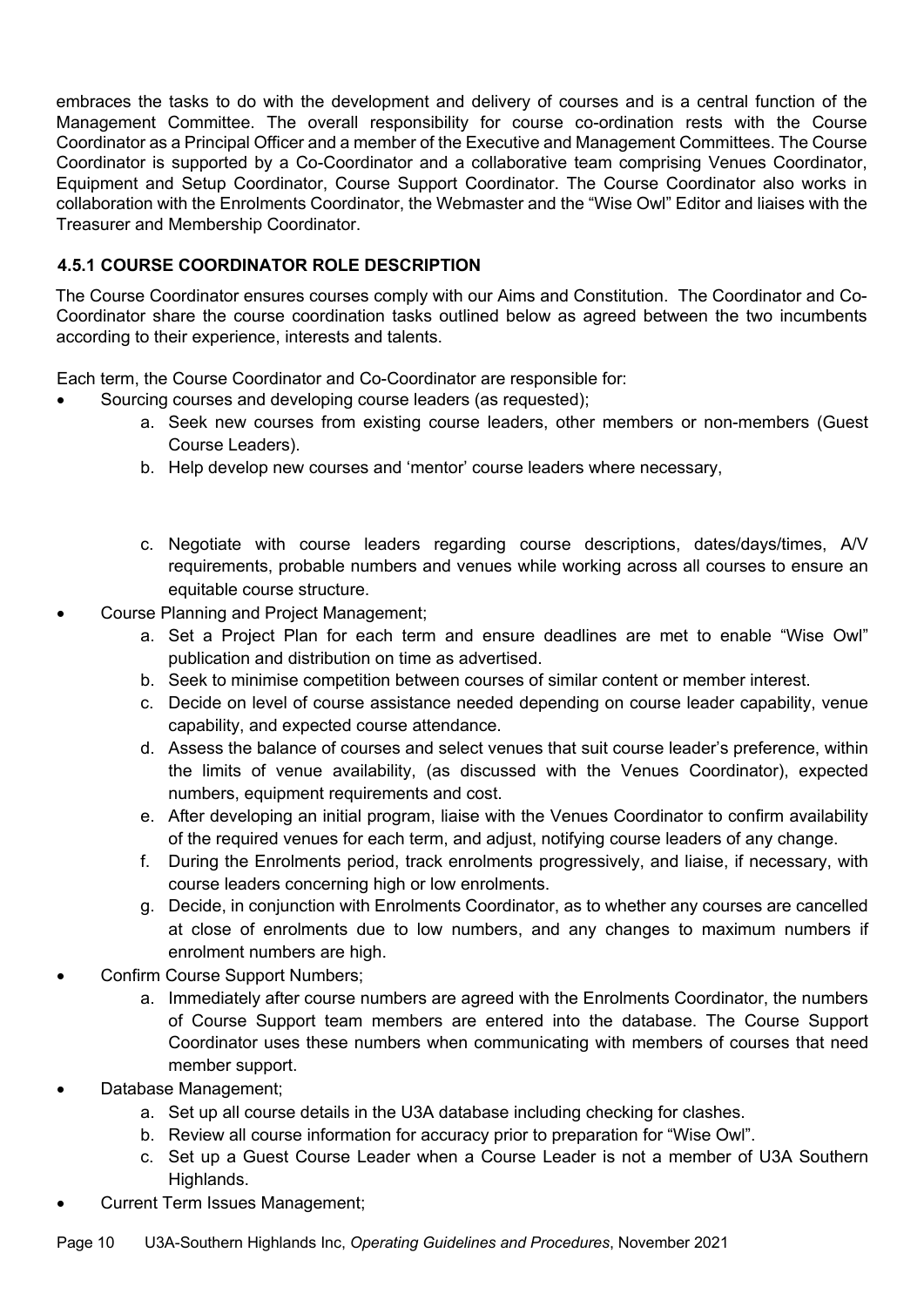- a. Follow up Course issues during Term including course cancellations, course leader illness, and venue unavailability.
- Committee Involvement and Reporting;
	- a. Participate in monthly Executive and Management meetings.
	- b. Write monthly reports for Management Committee meetings.
	- c. Write Course Coordinators report each term in the "Wise Owl"
	- d. Manage Invitations for Course Leaders' Lunch.
	- e. Present at AGM, General Meeting and Course Leaders' Lunch.

The timing of a handover of a Course Coordinator role can be challenging, depending on the timing of the AGM relative to setting up for a term. It is strongly suggested that where possible, both Course Coordinator and Co-Coordinator do not step down at the same time.

#### **4.5.2 THE COURSE COORDINATION PROCESS**

#### 4.5.2.1. Sourcing courses

*Category 1 courses* are courses that repeat all or most terms.

As much as possible, look beyond just the next term and explore courses several terms ahead. Keep a running Courses list, probably as a spreadsheet, with high-level details provided by the course leaders.

In consultation with the course leaders, the group of courses usually offered each term (Category 1 courses) is now presumed to be repeated each term with the same timing and details unless notified to the contrary or at the latest when the "Wise Owl" is available for checking 1-2 weeks before courses are finalised for the "Wise Owl" Editor. Wherever possible, these courses are allocated to the same venues each term and, as they have a cohort of regular attendees, the members usually decide on Course Support Roles (set-up/tea break/course assistant) amongst themselves. The courses are loaded into the ""Wise Owl"" database early in the term.

#### *Category 2 courses*

There is a second category where courses are repeated each term but where details e.g. dates and times vary. There are usually not many of these courses. Contact with these course leaders is made early in the term to enable early scheduling of those courses and entry into the "Wise Owl" database.

#### *Category 3 courses*

The third category of courses are those courses that are offered for one Term only. These courses may be single or multiple session and on rare occasions they may extend over more than one Term. Category 3 courses often include courses that have been held in previous Terms and are being repeated.

#### 4.5.2.2. Process of sourcing courses

Early in a term, email all members Calling for Courses for the coming term and for the remainder of the year.

Contact needs to be made with those on the running Courses list who have indicated interest. Do not optimistically rely on this list as you may be disappointed by the time contact is made.

Finding courses and course leaders is a responsibility of all members of the Management Committee through their contacts, ideas from other U3As and U3A online. All U3A Members should be regarded as potential course leaders, and whenever members (or others for that matter) express interest in or an aptitude for a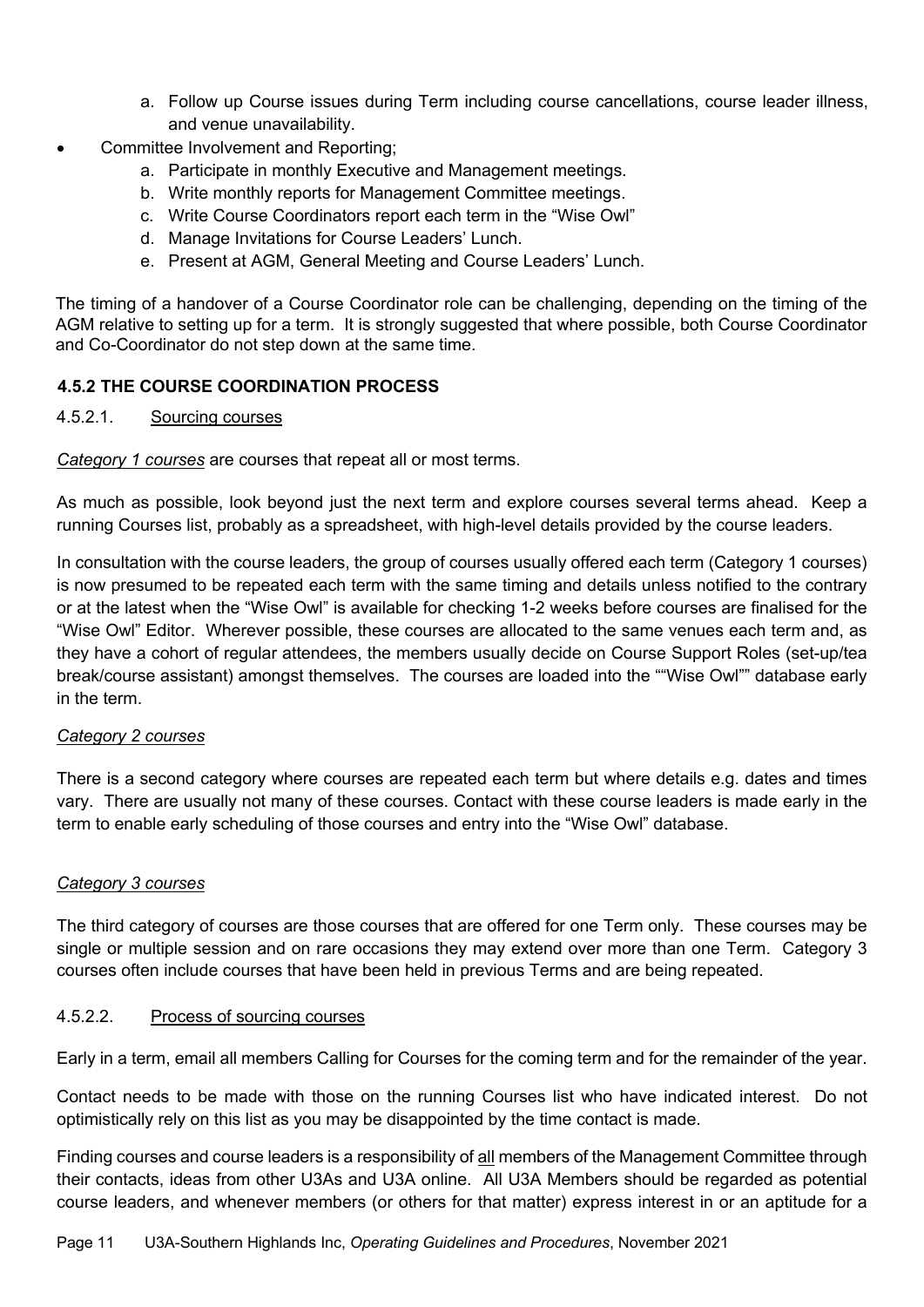subject area – not necessarily in their fields of expertise – they should be encouraged to discuss ideas with the Course Coordinator, although potential course leaders must not have commercial outcomes in mind.

#### 4.5.2.3. Supporting course development

Many course leaders, especially new ones, need encouragement and support in developing their courses, both as to Course outline, content and presentation as well as the expectations of a course leader. Many new course leaders have no clear idea about the level or kinds of presentation that might be appropriate, or about what is expected of a course leader. The Course Leaders' Handbook (2018), available on our website, endeavours to answer some of these questions. Otherwise the Course Coordinators are there to guide and mentor one-on-one, fleshing out with the Course Leader their Course Proposal (found in the Course Leaders' Handbook and downloadable from the website) as well as how best to deliver to sustain interest.

#### 4.5.2.4. Scheduling and venues

So that members have as wide a choice of courses as possible, it is important to spread courses throughout the week, although this is subject to course leader preferences, with as few clashes as possible between Courses that may have a similar appeal to members. Clashes with the AGM and general functions and events also should be avoided as far as possible.

Using a Venues spreadsheet to reveal the use of each venue across a term, courses are allocated to suitable venues in collaboration with Venues Coordinator. A watch is kept on cost of venue vs number of course members to keep expenses controlled. Courses are set up and advised to the Venues Coordinator ready for booking two weeks before the 'Courses Finalised' dates in the annual calendar.

#### 4.5.2.5. Entering courses in the database

Once a Course Proposal is received from a course leader, the course is allocated to a suitable venue and loaded into the database. This entry includes information about minimum and maximum course numbers and Wait List numbers in readiness for the Enrolment process. The database includes a feature to find course clashes, i.e. where courses are scheduled in the same venue at the same time.

Once courses are all loaded and venues have been successfully booked, Course Coordinators advise the "Wise Owl" Editor that the data is ready to be downloaded in preparation for "Wise Owl" compilation.

#### 4.5.2.6. Monitoring enrolments

During the enrolment period, it is useful for the Course Coordinators to monitor enrolment requests as they appear in the database. Towards the end of the enrolment period, this enables them to make contact with course leaders where numbers are below minimum or above maximum numbers.

## 4.5.2.7. After enrolments close

Course Coordinators update the database with numbers for Course Assistance Teams (Tea Break, Set-up and Course Assistant) required relative to the size of the course. Continuing courses commonly use volunteers from the group, so no numbers are allocated for them other than in exceptional circumstances. They then advise the Course Support Coordinator that numbers are ready for him/her to take action.

Course Coordinators advise course leaders that Attendance Sheets and Class Lists (containing names of successful applicants and those on the Waiting List) are available online and produces and mails out Attendance Sheets and Class Lists to course leaders without web access.

#### 4.5.2.8. Before courses commence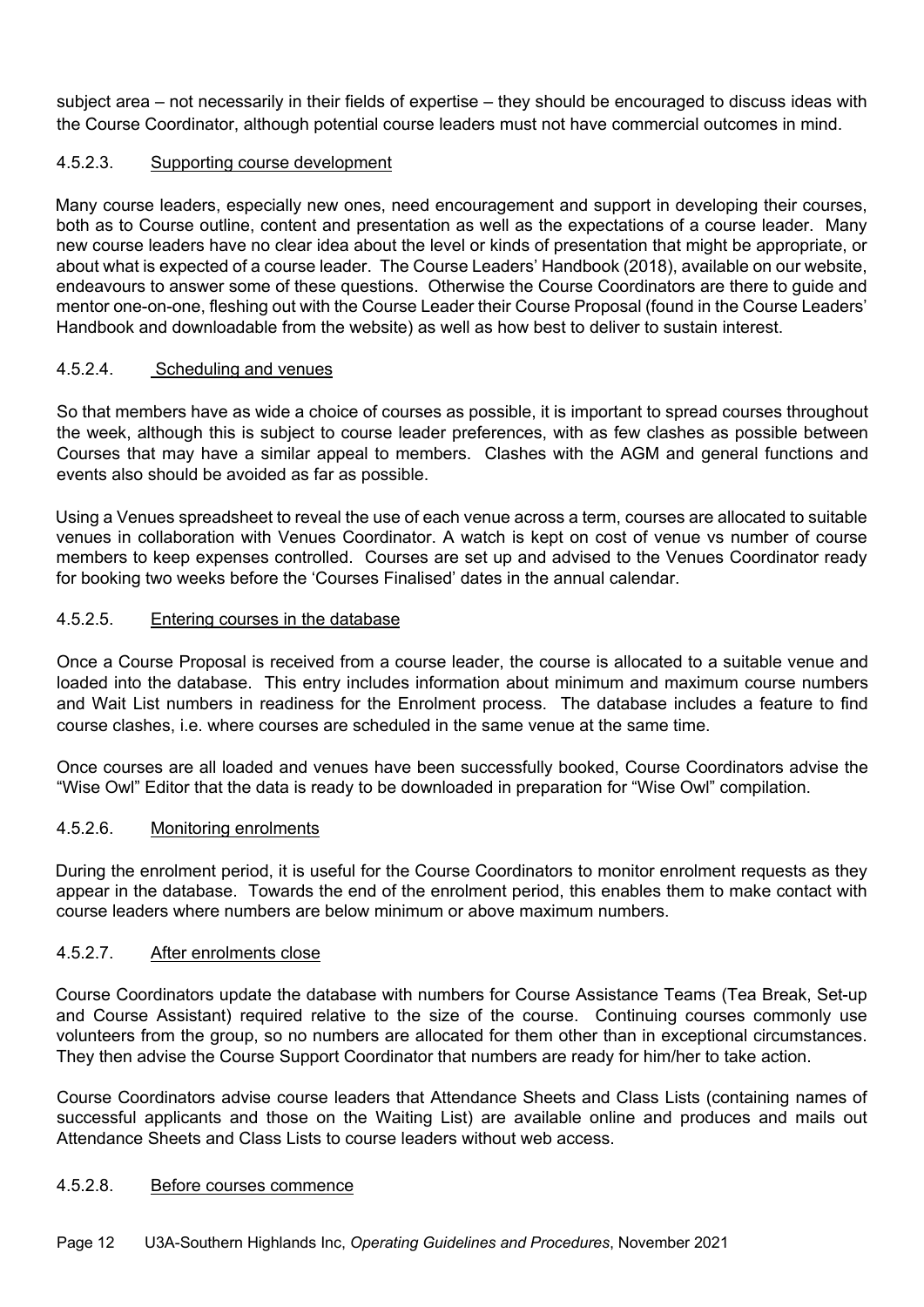Approximately 2-3 weeks before courses commence, Course Coordinators email course leaders with the Process Steps involved in the administration aspects of their courses (extracted from Course Leaders Handbook), e.g. print out Course Attendance Sheets and Accident Report forms, manage Wait List. At this point they hand over to the Course Support Coordinator and the Equipment and Technology Coordinator, who contact course leaders to make sure they have their Class Lists/ Attendance Sheets off the website and to provide any equipment or other instructions that may be needed. At this time arrangements are confirmed for course leaders to access their venues. Keys, security and venue instructions should be provided as necessary and, sometimes a familiarisation session with the venue and/or equipment may need to be arranged before classes start.

#### 4.5.2.9. Supporting delivery

During a term, problems can arise. There can be problems with attendances and with some class members, problems with equipment and furniture, problems with domestic arrangements and tidying up. There can be problems with content and delivery as presentations proceed. Course leaders may need to cancel classes. In most cases, the Course Leader would advise Course Coordinators or the Course Support Coordinator, who can direct the problem to whoever might best deal with the matter.

#### 4.5.2.10. After courses have completed

Our U3A cannot regulate quality of course content or delivery, but we do welcome feedback.

Course Coordinators retain Course Attendance Sheets provided by course assistants, as records for insurance purposes.

It is useful but not obligatory both for keeping control over venue costs and for keeping an eye on attendance patterns, to monitor attendance sheets from time to time after they have been returned to the Course Coordinator.

#### **4.6 MAINTENANCE OF COURSE LEADERS' HANDBOOK**

The Course Leaders Handbook is to be maintained to ensure that it reflects the current rules and regulations under which U3A courses are run.

# **SECTION 5: COMMITTEE & DELEGATED PORTFOLIOS**

Generally, all portfolios are held by Management Committee members with the exception of the Webmaster. In addition, roles within portfolios may be held by a non-Committee member, referred to as delegates, by approval of the President and Committee. Under a delegation, the delegating Committee member remains responsible for oversight of the task(s). Distribution of tasks within portfolios may change from time to time.

Committee members are expected to attend, contribute and report on their portfolio to monthly Committee meetings and to assist at any major events held during the year e.g. AGM, Course Leaders' Lunch.

#### **5.1 MEMBERSHIP**

The Membership Coordinator is responsible, by delegation, for the matters set out in Part C of our Constitution, and for the matters that might be described more generally as 'Membership Services'. The Membership Coordinator (or a helper, by delegation) is responsible for:

- Responding weekly to telephone messages left on 9990 6650, #246812#.
- Receiving completed membership forms/renewals from the Treasurer.
- Entering Members' personal details into the U3A online database as necessary.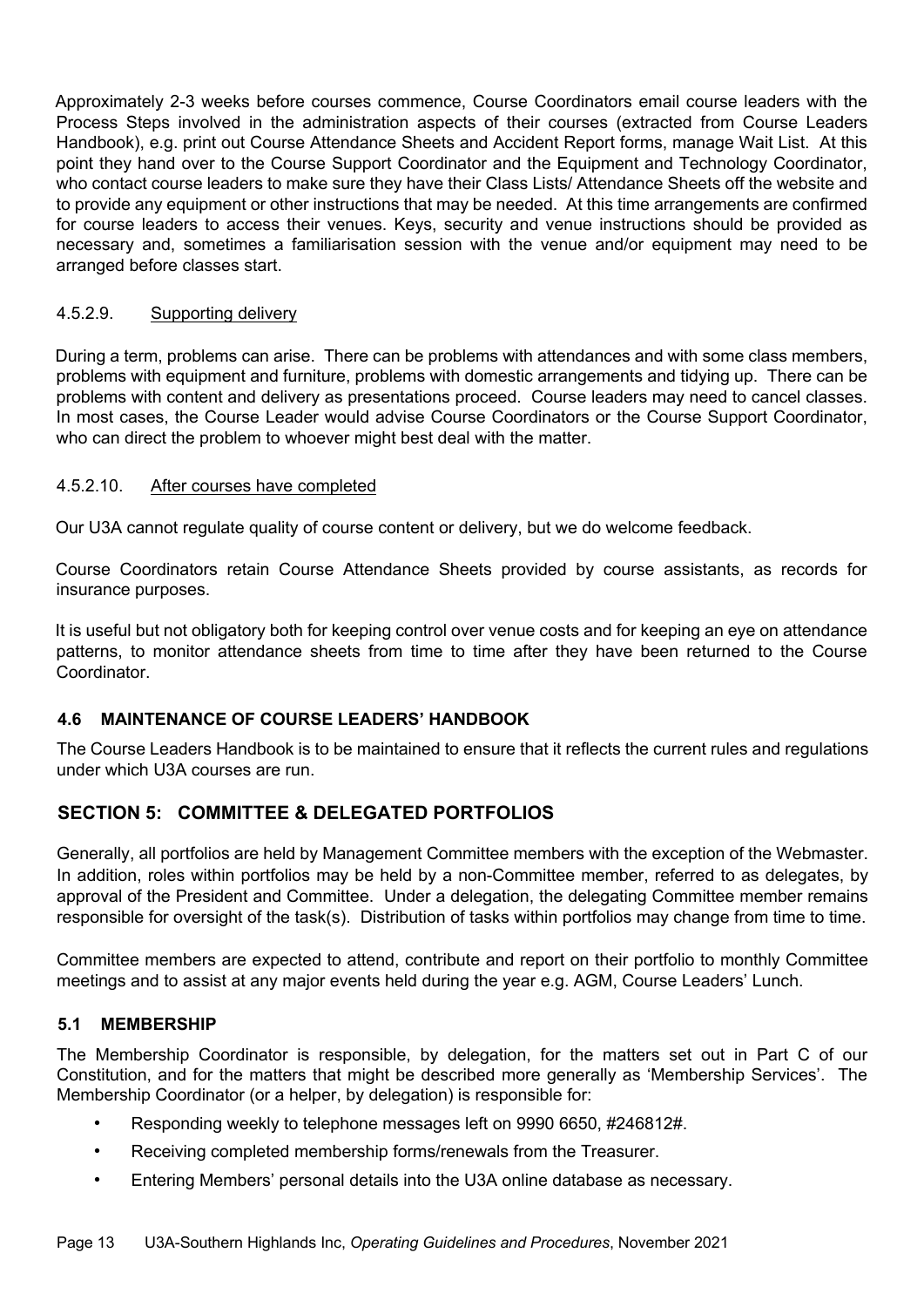- Organising functions for members as determined by the Management Committee eg New Members Welcome.
- Holding blank membership forms to issue on request.
- Creating membership ID cards for new and renewing members and posting or emailing them.
- Preparing address cover sheets for mailing "Wise Owl" to members
- Sending out the yearly Membership Renewal Reminder bulk email to existing members to align with the annual calendar.
- Assisting with answering questions about membership and providing membership forms.
- Purchasing stationery for general and Newsletter mail-outs within expenditure authority guidelines.
- Responding to Membership enquiries by phone, email or post.
- Deleting members from the Membership list on advice of their departure from the area or death.
- Submitting a monthly report to the Management Committee.

#### 5.1.1 The Membership modules on the website

Membership data is stored in the membership modules on the website. It is gathered online or via hard copy forms. Members may update their details on the website or by advising the Membership Coordinator by mail or by phone.

#### **5.2 ENROLMENTS**

The Enrolments Coordinator is responsible for all matters associated with the process of enrolling members into Courses, including running the Enrolment program to allocate members to their selected Courses on an availability basis according to the selection criteria below. The Enrolments Coordinator may be assisted by Members appointed to carry our specific tasks such as data entry.

Members enter enrolment requests directly on the website and the processing program is run from the website. Requests that have been mailed are entered into the program using a bulk upload function. The enrolment program allocates members to the places that are available based on members' course preferences and subsequently advises them by mail or email as to the course(s) in which they have been accepted.

The Enrolment Coordinator does the following, each Term, using the 'sohiu3a' website:

- Activates the online enrolment facility at the time of the mail out of the "Wise Owl" and updates the Term to the one referred to in the new WO.
- Informs all members via a bulk email that the "Wise Owl" for the next Term is available on-line, and that on-line Enrolments are open.
- During the enrolment period, collects the completed enrolment forms mailed to the U3A post box (421) and enters the requests into the online enrolment facility. Any changes to members' personal details that have been entered on the forms should be notified to the Membership Coordinator as soon as possible (to ensure correct addressing of acceptances).
- Sends a reminder email to all members advising the closing date coming up, and that pre-payments must be made for certain courses.
- Prior to the closing date for enrolments, reviews enrolments with the Course Coordinator to assess whether course numbers should be increased, larger venues used, waiting lists revised and so on. Changes maximums and minimums on-line as agreed with the Course Coordinator.
- Backs up the enrolments onto own computer, then processes the enrolments using the online facility to determine the acceptances for each course.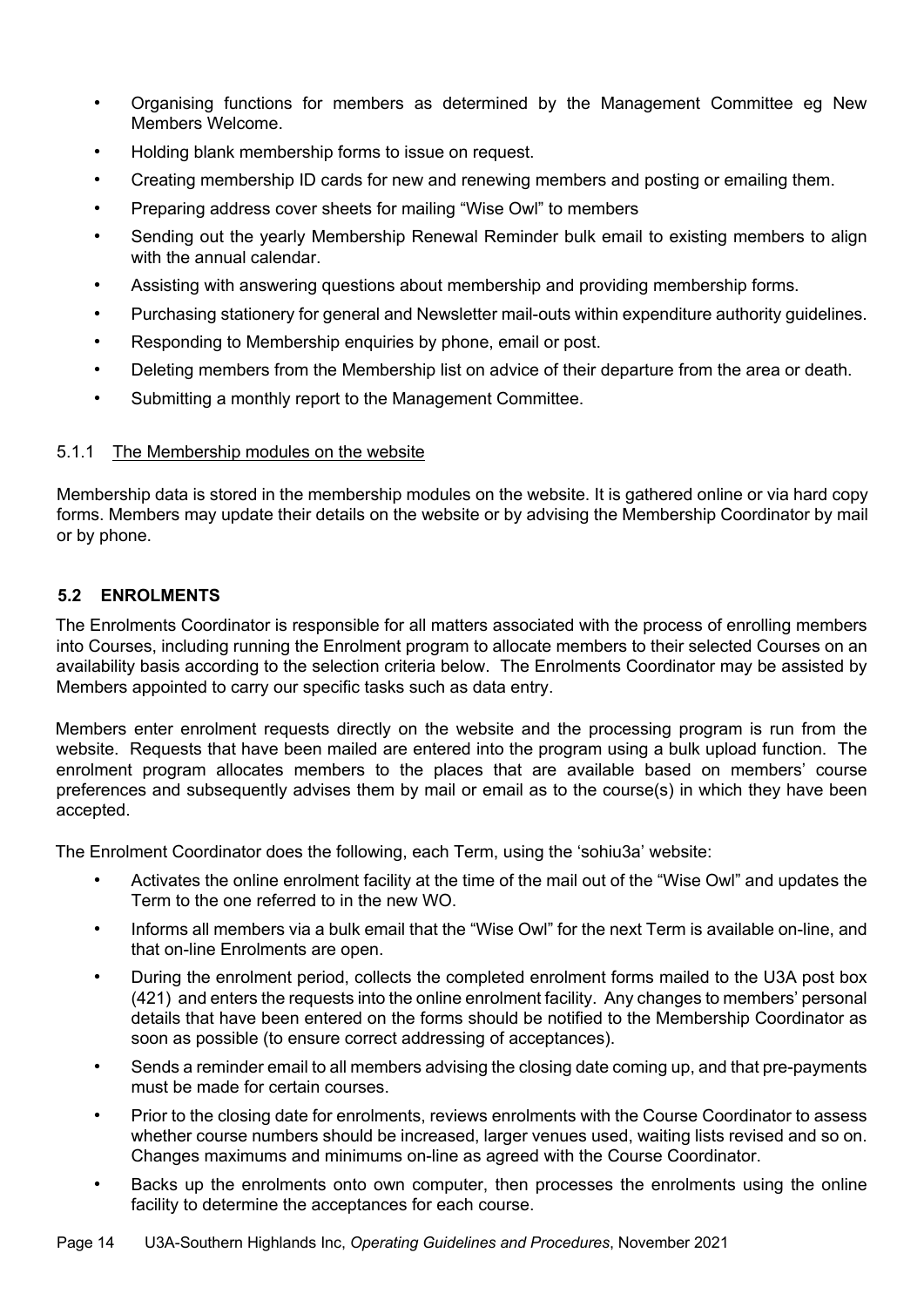After the enrolment program has been run, the Enrolment Coordinator will:

- Send Course Acceptance advices (or unsuccessful advice/waiting list) to all applicants with known email addresses and mails out acceptances to those without email, using the website facility to produce the advices and envelopes.
- Open on-line enrolments again using the Post-Process button and advise all members via another bulk email, that courses still on the list ARE available. (as courses reach their agreed maximum they disappear from the list, but Course Leaders can add members independently, including over the maximum.).
- Advise members whose application forms arrive after the closing date, to approach Course Leaders directly (if there are vacancies) after mailing date.
- Monitor phone messages and emails during the enrolment period and process enrolment enquiries.

An outgoing Enrolment Coordinator should ensure that an incoming Enrolment Coordinator has been familiarised with the enrolment functions on the website before data entry begins.

#### **5.3 VENUES**

Broadly, the management of Venues entails:

- Investigate and assess existing and new venues for courses and other U3A activities.
- Maintain currency of venue information on the database e.g. (contact details, equipment, costs).
- Provide advice to Course Coordinators re venue options to meet a course leader's venue and equipment requirements.
- Source venues on request of the Course Coordinators according to course leader needs.
- Be responsible for all venue bookings, manage all changes and cancellations.
- Negotiate rates and amounts due each term with venues.
- Establish and maintain mutually agreeable liaison with venue owners and managers.
- Provide venue owners and managers with appropriate agreements, documents and current insurance details.
- Ensure that Course Leaders are provided with keys and venue information.
- Keep a record of all keys held by U3A, issuing and collecting them as appropriate.
- Inform Equipment Coordinator of Key Holders.
- Advise Treasurer of when bookings are complete and can be.
- Advise Treasurer of any cancellations or changes during the term and after Term payments have been made.
- Report on venues to the Course Coordinator and Management Committee.
- **For critical dates each term**, to align with the timetable set for website as described in the annual calendar;
	- i. 2 weeks prior to 'Courses Finalised' date, on advice from the Course Coordinators, book venues for the following term's courses.
	- ii. Total Cost to be included from the Venue Hiring List Summary when venue is booked.
	- iii. Advise Course Coordinators if any venues are not available and seek alternatives.
	- iv. By 'Courses Finalised' date, confirm to Course Coordinators when bookings have been confirmed by venues.

#### **5.4 COURSE SUPPORT**

The task of the Course Support Coordinator is to arrange the volunteer help for courses.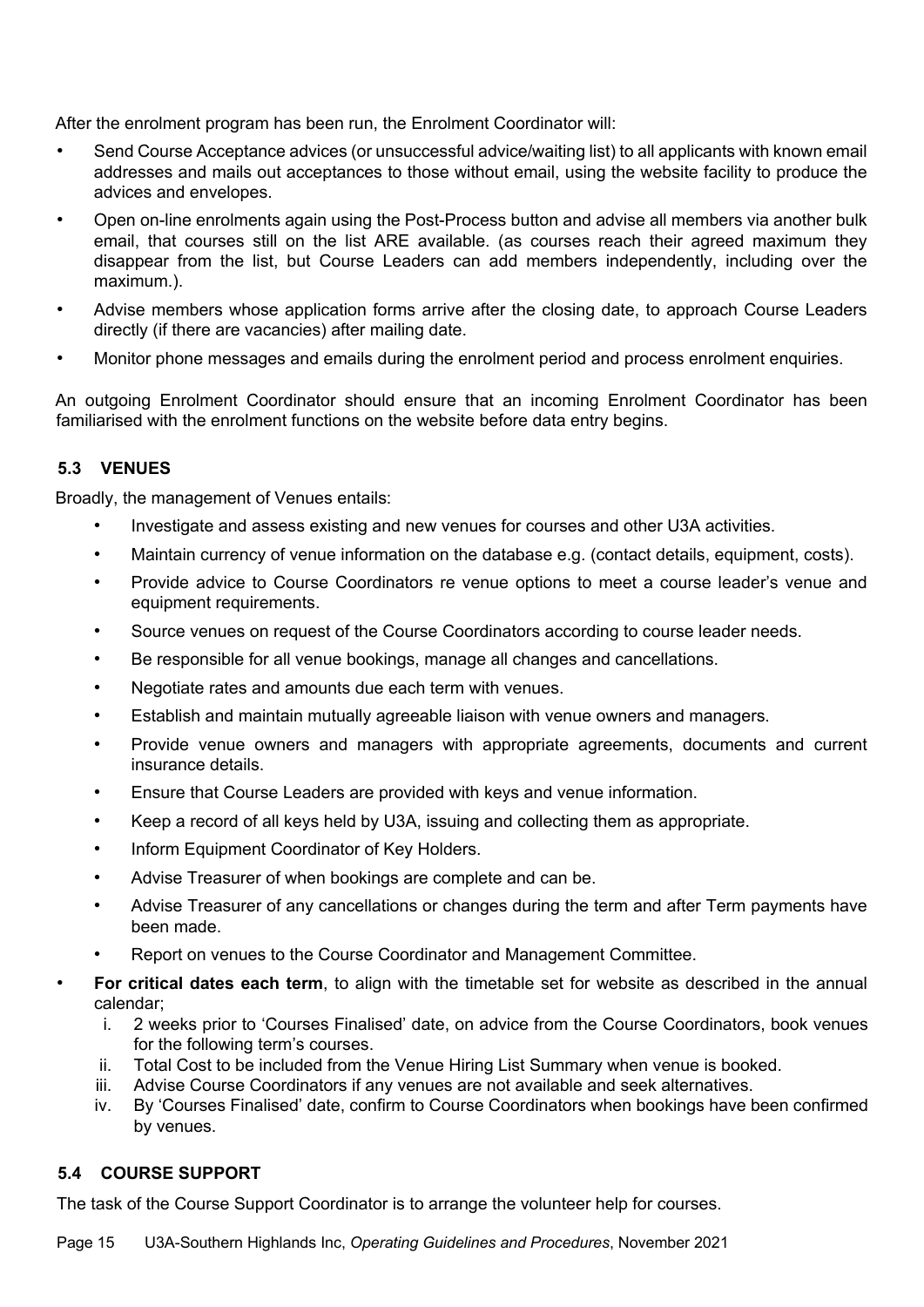Upon advice of the Course Coordination team after enrolment numbers are finalised, the Course Support Coordinator will access the specific requirements from the U3A website, where the number of helpers for each Course will be listed: Course Assistant, Tea Break Main, Tea Break Assistant, Set-Up. For actual specifications for each job, refer to the U3A website, "Guidelines for Course Support Members". These arrangements can be staggered over the term and should be in place several weeks prior to the course commencing. At present, due to COVID-19 regulations, there will be no kitchen facilities available in most of our venues and therefore no need for Tea Break assistants.

The Course Support Coordinator requests volunteers via email and/or phone calls from enrolled class members. Volunteers are reminded to read "Guidelines for Course Support Members" so that they are fully aware of their duties, an extract from which is emailed to them.

Once Course Support volunteers have been appointed, the Course Support Coordinator sends their contact details to the Course Leader. The Course Support Coordinator provides contact information to each member of the Course Assistance team, confirms course enrolment numbers and any special requirements for the course. The names of the volunteers are added to the database as they are covered by the U3A accident and injury insurance whereas members who are not designated volunteers need coverage of their own medical insurance for any accidents or injury incurred during a course.

For one–session courses, the Course Support Coordinator may organise a gift for the course leader up to \$20 value. For all other courses, the Course Assistant is asked to do so.

#### **Course Assistant**

The Course Assistant is asked to follow procedures below unless they do not comply with the COVID regulations in force at the time :

- $\checkmark$  One Session: Purchase a thank you card prior to the Course, sign it on behalf of the participants and will be reimbursed OR collect a card at Station Street for this purpose.
- $\checkmark$  Several Sessions: Collect a coin donation from participants, purchase a card, token gift of wine, gift/book voucher to the amount of the donations.

On arrival, the Course Assistant also alerts each participant to the hand sanitiser and wearing of mask as applicable. T

The Course Assistant asks each participant to sign the Attendance Sheet.

At present, the Course Assistant, is requested to ask if each participant is fully vaccinated against COVID. If the participant replies "no", s/he is asked to please not enter. If the Course Assistant has a concern, s/he is to refer to the Course Leader. There is no formal request to sight the certificate, or to enter this in the Attendance Sheet.

#### **Set Up Team**

The Set Up Team sets out the chairs and table/s according to current COVID regulations regarding spacing at the time of the Course. They also wipe surfaces, chairs, and all touch points in the venue/room, prior to, and at the end of each session. They open/close windows, if applicable. If applicable, an extra person should be added to the Set Up Team to cover health and safety issues.

Course Support also coordinates catering and assistance at functions and other events organised by the Management Committee and liaises with the Committee accordingly. Details of functions held throughout the year are to be kept as these will be a helpful reference when planning future events.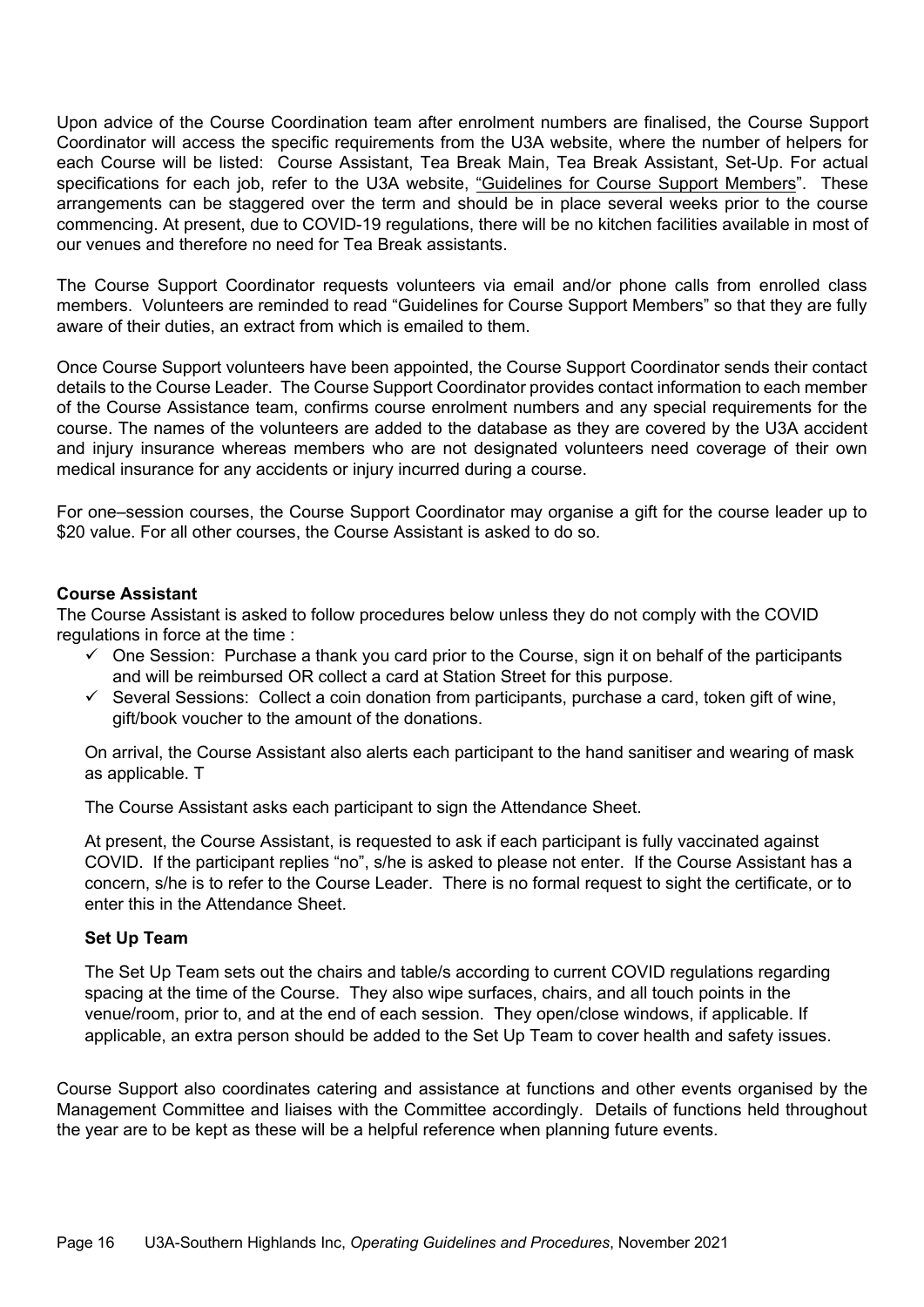#### **5.5 EQUIPMENT AND TECHNOLOGY**

U3A Southern Highlands owns equipment mainly used for course-related and more general audio and visual communication presentations, and for general catering purposes. The items are listed in the inventory. An Equipment Coordinator who is usually a member of the Management Committee, should be appointed to:

- Maintain currency of software, antivirus software and Office 365 updates:
- Maintain an inventory of equipment and its location (in hard copy or on the website) as required for accounting, insurance and operational purposes.
- Advise the Treasurer of serial numbers, warranty and other information relevant to major equipment items.
- Ensure that items of equipment are made available to Course Leaders and other Members as needed for U3A purposes and as authorised/advised by the Management Committee and/or Course Committee.
- Assist Course Leaders as necessary, to understand the use of the various items of equipment, arranging workshops from time to time in consultation with the Course Coordinator on the use of hardware and software.
- Attend to the secure storage and maintenance of items, including purchase of spare parts and new equipment as needed.
- Maintain a record of the location, allocation, return and usage of equipment items.
- Research and recommend purchase for specific equipment needs.

Currently, unallocated equipment is stored in our storage area at 73 Station St, Bowral when it is not being used for Courses. Depending on circumstances and as set out in a roster each term, equipment items may be collected and returned to this location, ferried back and forth by the Equipment Coordinator and/or a helper, or held by a Member during Term time - sometimes to be collected and returned by other Members for use in their courses.

Equipment that has been procured for particular courses is generally held by a course member during Term, to be returned to Station Street storage unit when not in use. This equipment may be used for other U3A purposes at the discretion of the Equipment Coordinator.

The Management Committee has determined not to insure U3A equipment, because of the costs of insuring portable equipment and the problems of securing it at Station Street and elsewhere.

#### **5.5.1 ORGANISING TECH SUPPORT FOR VENUES**

As soon as the Courses Booklet is issued prior to the commencement of each term, the Equipment and Technology Coordinator will prepare a schedule of courses where technology support is required. The schedule will include:

- Name of Course.
- Name of Course Leader & phone or email contact details.
- Venue location.
- Day of Week the course will be conducted.
- Time of day course will commence.
- Frequency (weekly, fortnightly, etc).
- Name of U3A office holder assigned to provide technology support for each session.
- Weekly schedule of course sessions highlighting the date of each session.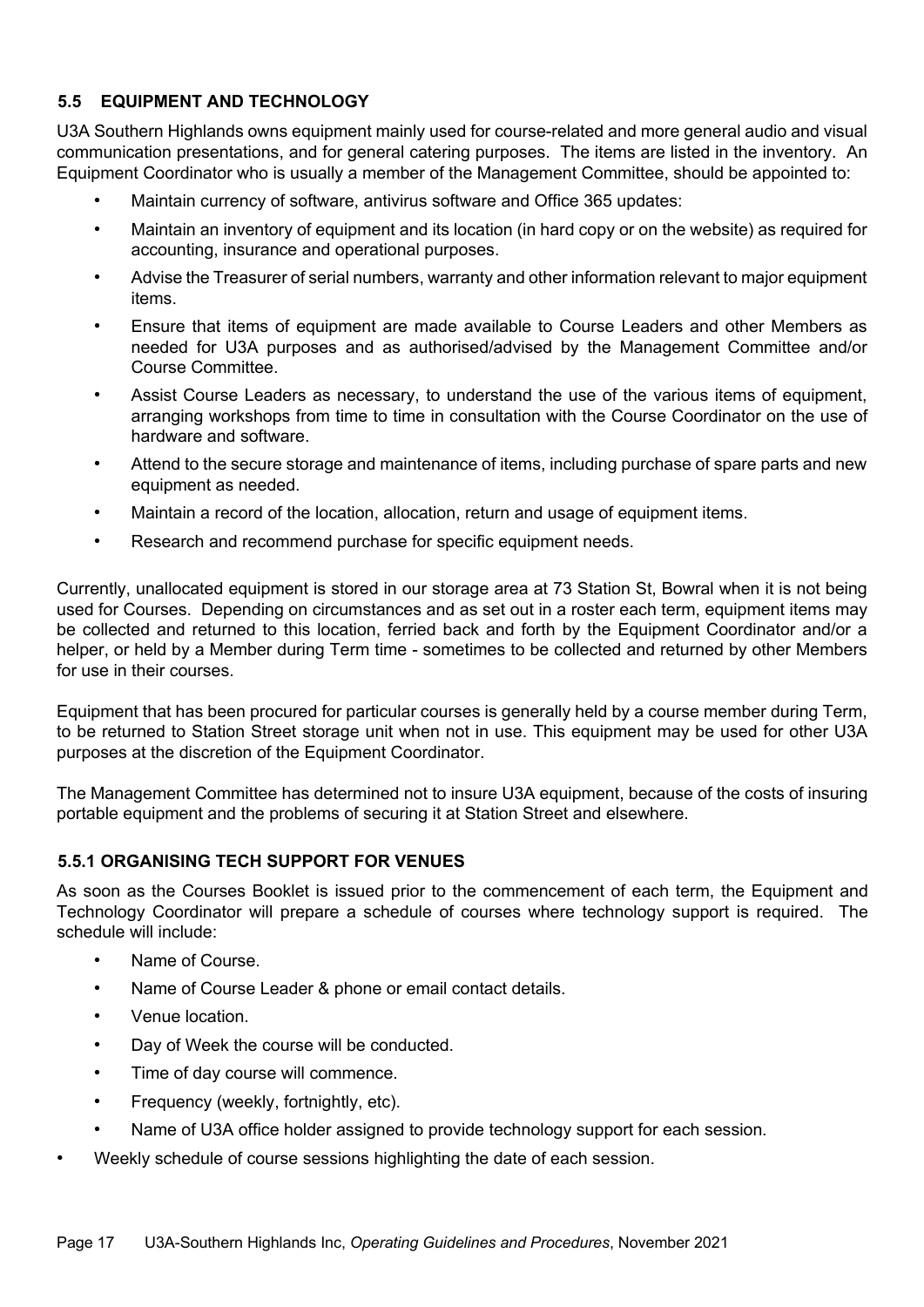The E&T Coordinator will arrange a panel of members willing and trained to attend sessions at least 30 minutes before commencement, to assist in the setup of computer/projector and sound presentations.

The Course Support Schedule is distributed to the Venues Coordinator and the panel members so that they can identify those courses that they will be available to support.

Each member allocated to support a course contacts the Course Leader prior to commencement of each course to arrange venue access and set up of the required technology. The support member should attend at the conclusion of each session to ensure technology items are properly closed down and stored and the venue closed up.

#### **5.6 EDITOR: THE "WISE OWL" NEWSLETTER**

In the past, "The Wise Owl" was published four times a year comprising the term's course-related information and schedule together with news to the membership.

From Term 2, 2022, 2 separate documents will be available to members: The Course Booklet downloaded direct from UMAS4Members and the "The Wise Owl" newsletter containing items of news from the President and the Course Co-ordinator, articles about courses and inputs from members. The Editor is usually a member of the Management Committee.

Duties include:

- Quarterly download the Course Booklet as a Word document from the database when advised by the Course Coordinator that the course lists have been finalised. This Booklet (which does not provide course leader contact details to protect their privacy) is to be provided to the Web Manager for uploading to our website. Timing is as defined in the Annual Calendar.
- For those members not on email, copies can be collected from the Station Street Office. For 2022 ONLY, liaise with Membership Co-ordinator to mail to those who have paid for a hard copy Course Schedule.
- For publication in "The Wise Owl' newsletter, obtain reports from the President and Course Coordinator along with any general information, articles and photos for publication.
- Edit drafts as provided by Committee and members to ensure an engaging and readable document for members overall.
- Arrange for proofing by selected Committee Members in PDF format, with a deadline for return with specified changes.
- When complete, email to all members or provide a link to the source document.

#### **For critical dates each term**, to align with the *U3A annual Calendar*:

- i. *Courses Finalised* which is when Course Coordinators give the OK to proceed to extract the data from the database.
- ii. Ensure the Course Booklet is available on the website 1-2 days before Enrolments open.

After the Management Committee changeover at the AGM, the outgoing '"Wise Owl"' Editor will be required to ensure a smooth transition to the new editor, often by preparing at least part of the next term's '"Wise Owl"'. The incoming Editor should liaise with the outgoing Editor about when and how he/she should be eased into the new role.

#### **5.7 THE ONLINE U3A MEMBERSHIP ADMINISTRATION SYSTEM (UMAS)**

We use UMAS for managing our U3A memberships and courses. UMAS and its companion systems are provided commercially by the software development firms of Soft Sys and Barbending Designs, and used by more than 50 U3As.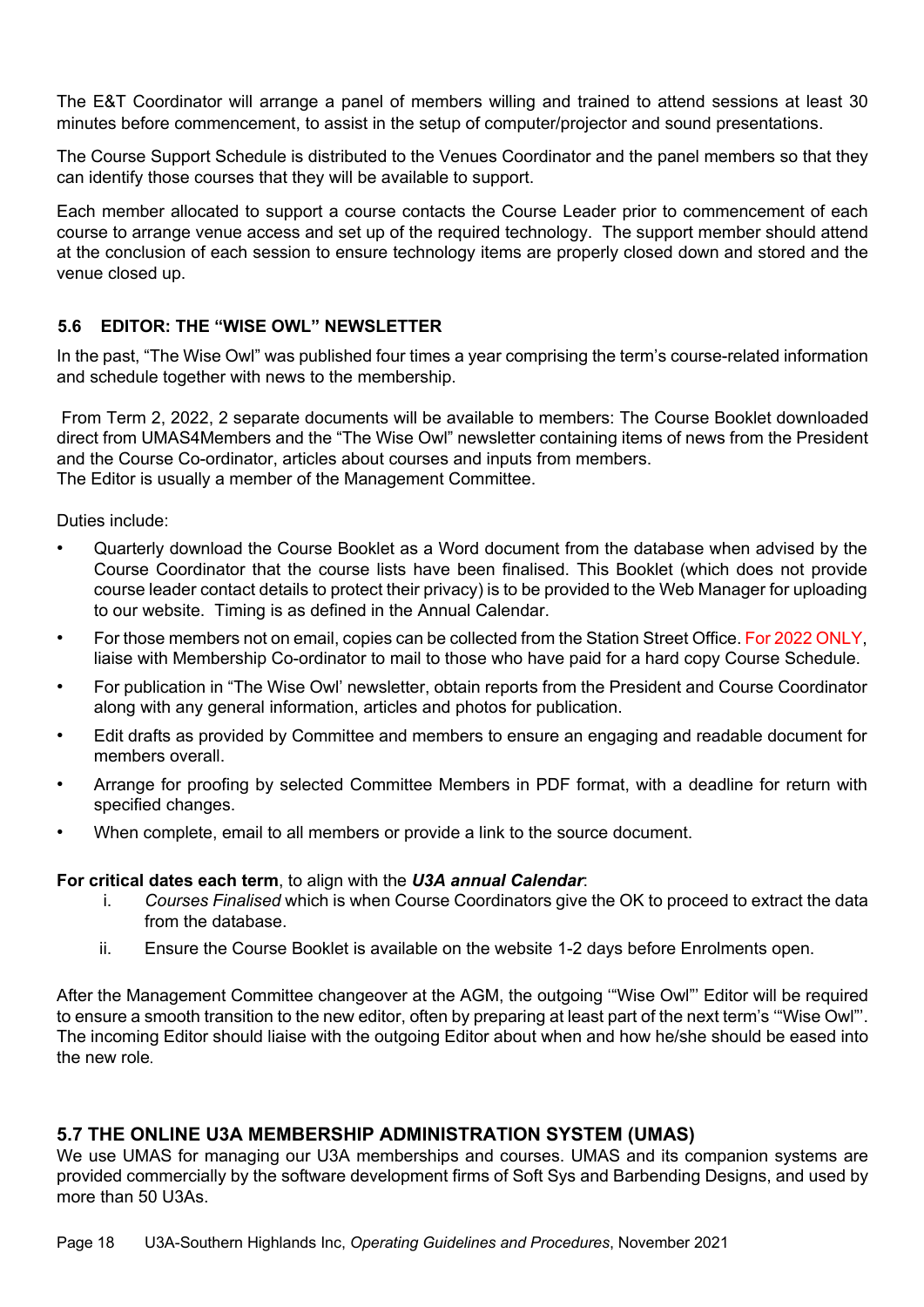UMAS is accessed from our U3A Southern Highlands website via desktop, laptop, tablet, and smart phone computers. Our members and prospective members have access to the members-only component of UMAS which is called U-MAS for Members (or U-MAS) to join or renew their memberships, maintain their personal details on file, enrol in courses, pay membership and course fees, and report class absences. The administrative component of UMAS is available only for course leaders and Management Committee members and their delegates to perform administrative functions necessary to run our operations. For example, course leaders can use UMAS to track their course enrolments and member absences, contact class members by email, and print attendance sheets. UMAS automatically notifies course leaders of member enrolments and absences. UMAS is customisable by the Systems Administrator through selection of various system settings. This functionality allows us to tailor the system to best match our operating policies and procedures.

#### **5.7.1 SYSTEMS ADMINISTRATOR**

UMAS and U-MAS are administered by the Systems Administrator at the direction of the Management Committee. The role consists of the following duties:

- Be knowledgeable of the primary software functionality, database, and operations of UMAS and U-MAS.
- Provide support for members generally, and specifically for members of the Management Committee and their delegates, and course leaders in using UMAS and U-MAS in the areas accessible to them.
- Assist in training users in the operation of UMAS and U-MAS as requested by the Management Committee.
- Maintain the system settings for UMAS and U-MAS and regularly monitor the settings to ensure they are correct and best match our operating policies and procedures.
- Help ensure the security of UMAS and U-MAS:
	- $\checkmark$  Maintain a confidential master password in UMAS for the systems administrator access security level and communicate it to two of the principal officers of the Management Committee for backup purposes.
	- Assign access security levels in UMAS to Management Committee members and their delegates.
	- Delegate to the Course Coordinator the assignment of access security level 4 in UMAS to course leaders.
	- $\checkmark$  Regularly monitor the UMAS Member Security List and ensure the access security levels are assigned correctly.
- Attend U3A Network Victoria UMAS User Group meetings where possible and be on the mailing list for the User Group communications.
- Liaise on technical and business functionality, usage, problems, and operations of UMAS and U-MAS with:
	- $\checkmark$  Key members of the U3A Network Victoria UMAS Support Team and the Website Template Support Team,
	- $\checkmark$  Key software developers/owners of the Soft Sys and Barbending Designs software development firms,
	- $\checkmark$  The technical support/owner of the Red Rook hosting service provider, and
	- ü Our U3A Southern Highlands Web Manager.
- Research, document, and report UMAS and U-MAS problems and apparent system discrepancies to Soft Sys and Barbending Designs.
- Promptly perform UMAS software upgrades when instructed by Soft Sys to do so and confirm UMAS operates correctly after each upgrade, and promptly thereafter request Barbending Designs to perform an upgrade of our Priority Enrolments System (PES) on our behalf and confirm that U-MAS works correctly after each upgrade.
- Plan and coordinate user testing of changes in UMAS and U-MAS functionality.
- Keep the Management Committee informed of important happenings related to UMAS and U-MAS.
- Routinely make backup copies of the UMAS database.
- Annually perform a UMAS rollover of the membership database.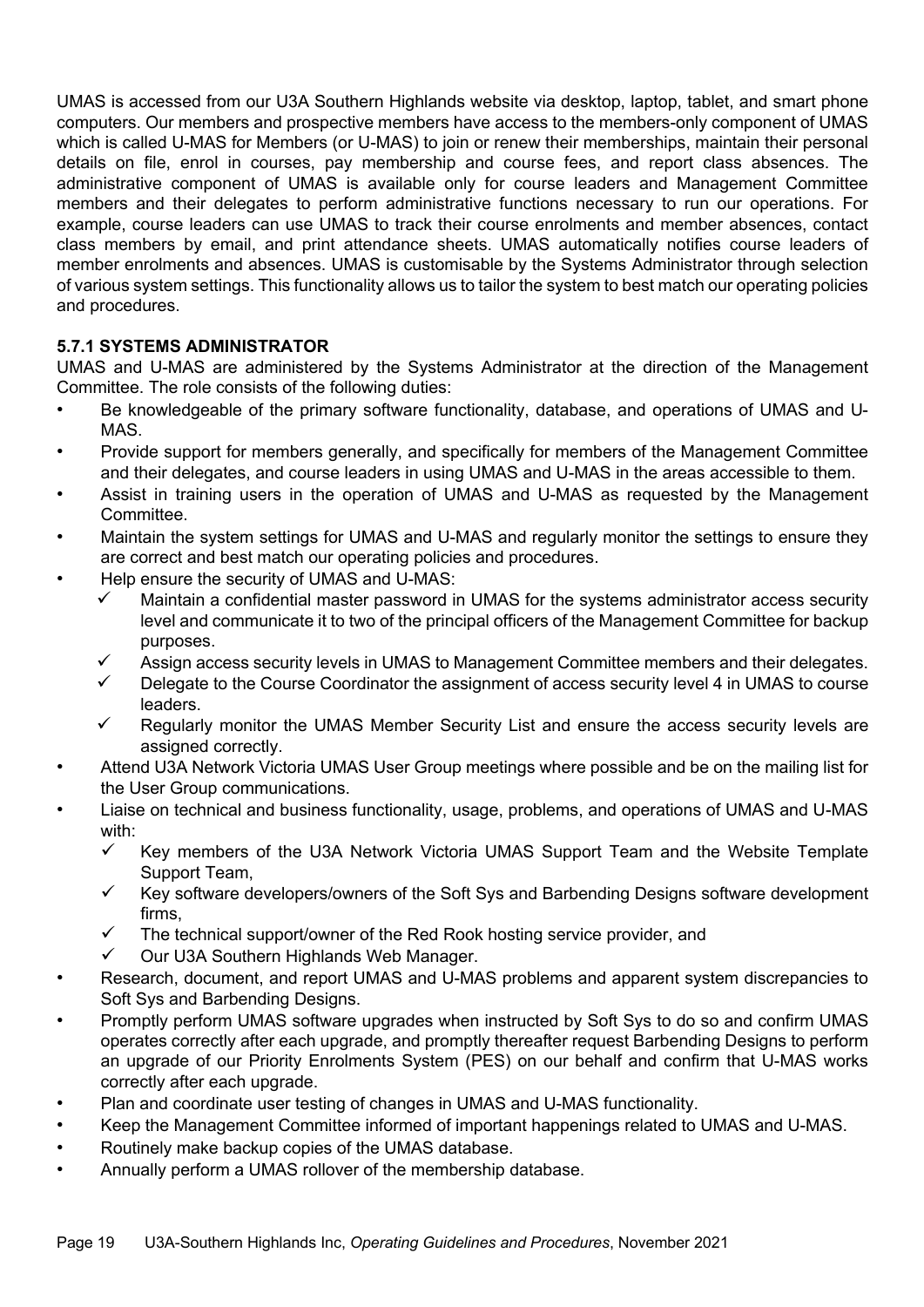# **5.7.2 WEB MANAGER**

As a delegate of the Management Committee, our Web Manager is responsible for the technical operation and maintenance of our website. This includes making changes to the site content based on instructions from the content owner(s) and uploading and storing content in the WordPress media library both on an ad hoc basis and on a recurring scheduled basis (eg, changes to term dates and uploading the newsletter) as approved by the Management Committee. Also included are technically maintaining and keeping up to date the WordPress content management system, the U3A Theme and any plug-ins approved by the Management Committee; writing HTML (hypertext markup language) as needed; performing regular system backups (and restores if needed), ensuring the security of the system; monitoring web site performance; and liaising with our host internet service provider RedRook on technical matters related to the website

# **5.8 COMMUNICATIONS**

#### External:

While membership numbers are greater than 1000, there is no urgent need to attract more members. However, the Management Committee believes in the social duty we have to ensure members of the community are aware of our existence and the benefits to be derived from belonging to U3A. To this end, the Communications Coordinator will use various media to provide information to the community about the role of U3A and its courses.

#### Internal:

- Where required, give assistance to Committee members or course leaders for any information they need to generate, either in a writing, editing or verbal capacity.
- Review all documents available on the website, to ensure they are up to date and that the wording is clear and unambiguous.
- Facilitate the updating as necessary of all U3A policies.

#### **5.9 PUBLIC OFFICER**

The public officer is the official point of contact for the association. The Public Officer is one of the authorised signatories of the Association. (An authorised signatory is a person with authority to sign official documents on behalf of the association).

The public officer is responsible for:

- Notifying Fair Trading of any change in the association's official address within 28 days.
- Receiving all association documents from a committee member within 14 days, upon the Committee member ceasing or vacating office. In practice it is expected that an exchange will occur between Committee members holding similar role without the intervention of the Public Officer.
- Returning all association documents to a Committee member within 14 days, upon the Public Officer member ceasing or vacating office.
- The address of the Public Officer is the address of service of documents served on the association. The Public Officer is tasked with bringing them to the immediate attention of the Committee.
- Delivering the Association's documents if and when the Association is subject to external administration or a winding up order.
	- Keeping the Committee informed on matters affecting the corporate status of the Association (such as changes to legislative requirements), while the President and Committee should ensure that the Public Officer has such access to the records of the Association as he may require but that access the extent of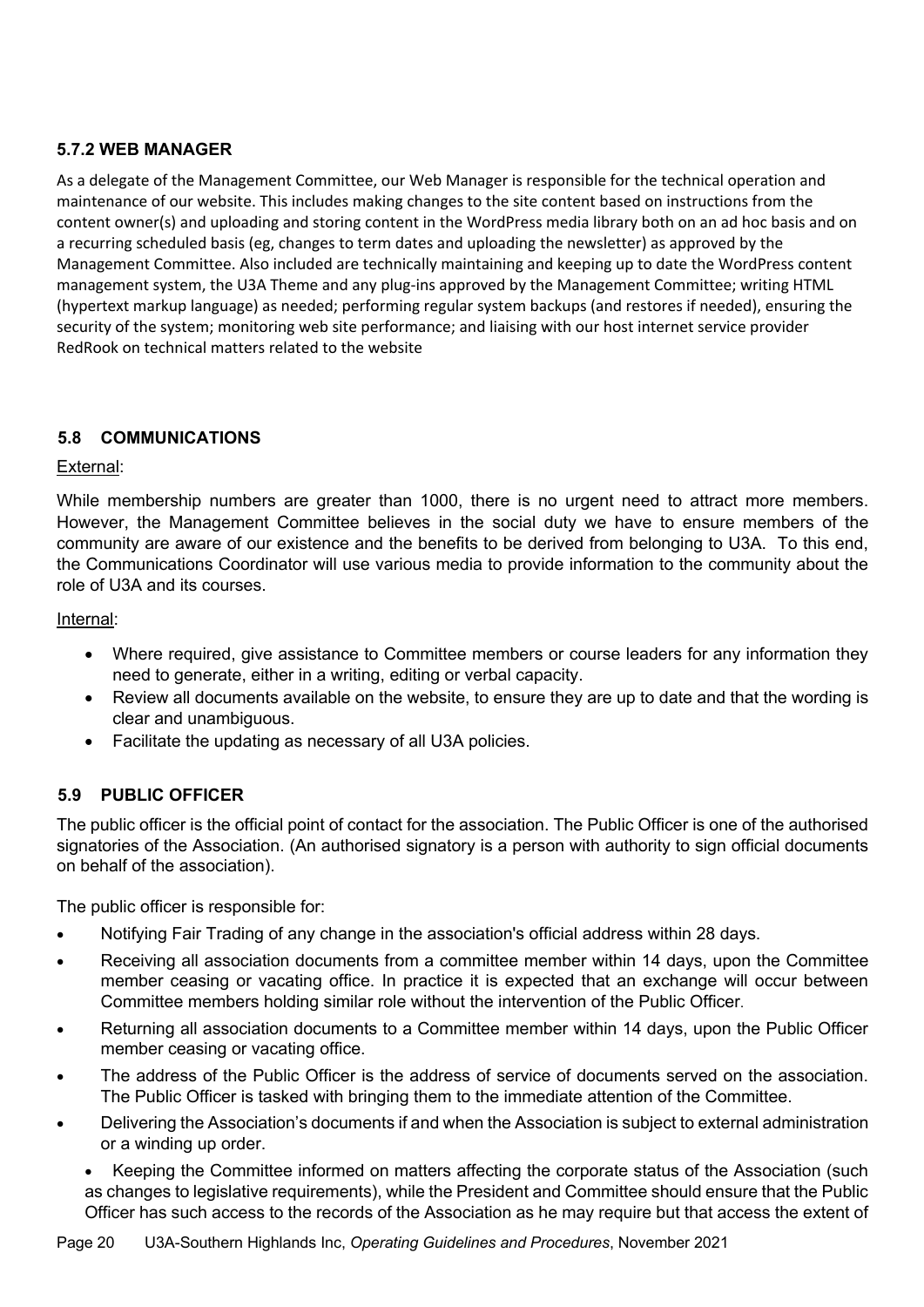that to any third parties is to be determined by the Executive Committee or Committee, whichever is the more convenient to convene, recognising the provisions of the Constitution and in particular, Clause 154, and the determination of the Executive or Committee will prevail. For clarification the Public Officer is not to provide access to any of the Associations records without reference to the President or in the absence of the President the Vice President in the first instance and in the absence of the Vice President, the Secretary.

#### **5.10 GOVERNANCE OFFICER**

This position is a delegation from the Committee, not a Committee role. The Governance Officer is responsible for:

- Advising the President and Management Committee on matters of governance. Keep the Committee informed on;
	- o matters relating to good governance,
	- o matters affecting the corporate status of the Association (such as changes to legislative requirements),

#### **5.11 FINANCIAL REVIEW**

There is no statutory requirement for the association to appoint an auditor. Nevertheless the Management Committee has determined that a member with an appropriate understanding of the organisation and the accounting systems be appointed to carry out an annual limited review of the financial records and to assure the membership of their accuracy and integrity of the accounts and that the Annual Financial Statements represent a true and fair view of financial state of the association. The reviewer is appointed at each Annual General Meeting on the recommendation of the Management Committee.

#### **5.12 ARCHIVES**

- Hard copy of past records (such as minutes and treasury information) are stored securely in U3A storage facility.
- Financial records should be maintained for 5 years after they were made https://www.ato.gov.au/search/# .
- Minutes and meeting papers to be retained indefinitely.
- Register of Members needs to be retained indefinitely.
- Documents that provide title to assets such as title deeds or evidence relating to intellectual property should also be retained indefinitely.

"Wise Owls" and AGM and General Minutes are currently archived on the website but, they, and those documents generally described above and other association records may and /or will be moved to an online cloud document storage facility.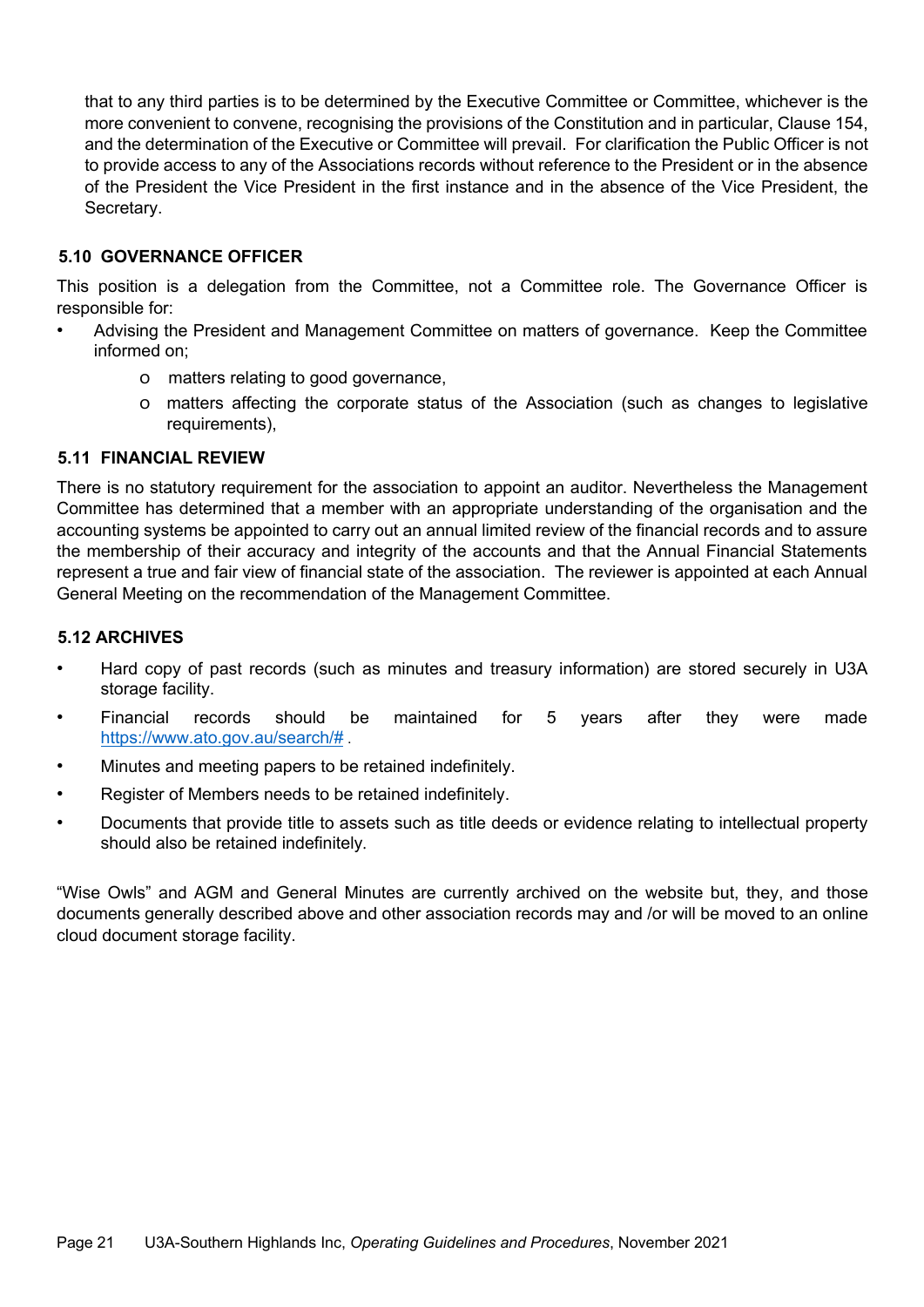# **APPENDIX A: GENERIC CALENDAR**

[The Annual Calendar file can be recorded most easily onto Excel for editing]

Our U3A year follows the NSW Public School terms calendar and hence our calendar is built around those dates. In recent terms, a student-free day has been held in schools on the first Monday of the new term. Because of the number of public holidays on a Monday, we have scheduled our term to start on that Monday with minimal impact on members/courses.

#### **1. Add in Public Holidays.**

#### **2. A Generic Term working backwards from start of a term (**applies for Terms 2,3 and 4).

| What                              | When           | Who          | <b>Example</b> |
|-----------------------------------|----------------|--------------|----------------|
|                                   |                |              | Term 2, 2018   |
| Term Starts (Mon)                 |                |              | Mon 30 April   |
| Mail out/Email Enrolment          | 3 weeks before | Enrolments   | Mon 9 April    |
| Acceptances (Mon)                 |                |              |                |
| Enrolments Close online           | Wednesday of   | Enrolments   | Wed 4 April    |
| (Postal Enrolments close 2 days   | the week       |              |                |
| later on the Friday)              | before         |              |                |
| "Wise Owl" posted / email sent re | 2 weeks prior  | WO editor/   | Wed 21 March   |
| Enrolments open                   |                | Membership   |                |
|                                   |                | Coordinator  |                |
| <b>Courses Finalised</b>          | 3 weeks prior  | Course       | Wed 28 Feb     |
|                                   |                | Coordinators |                |

- **3. Term 1 Exception:** Whereas Term 1 is set up late in the previous year for the following year; Mail out /Email Enrolment Acceptances occur Monday AFTER Term 4 ends Mon 17 Dec.
- **4. Add in Executive Meetings: 1st Thursday in the month 4.15pm. January Meeting 2nd Thursday.**
- **5. Add in Committee Meetings: 3rd Tuesday in the month 9.30 am. January Meeting 1st Tuesday after** Term 1 starts and before AGM. December Meeting most likely replaced by a Christmas Committee Function.
- **6. Add in AGM and GM:** Wednesday after Executive Meeting (Committee).
- **7. Nominations for Committee Close:** 2 weeks prior to AGM.
- **8. Public Notices re AGM:** 3 weeks prior to AGM (Secretary).
- **9. Add in Course Leaders Function:** During School holidays at end Term 3 (Wed) (Committee).
- **10. Add in Membership Renewals Open:** Soon after Term 4 starts in October.
- **11. Add in Roll-Over:** To be agreed between Treasurer and Webmaster (most likely November).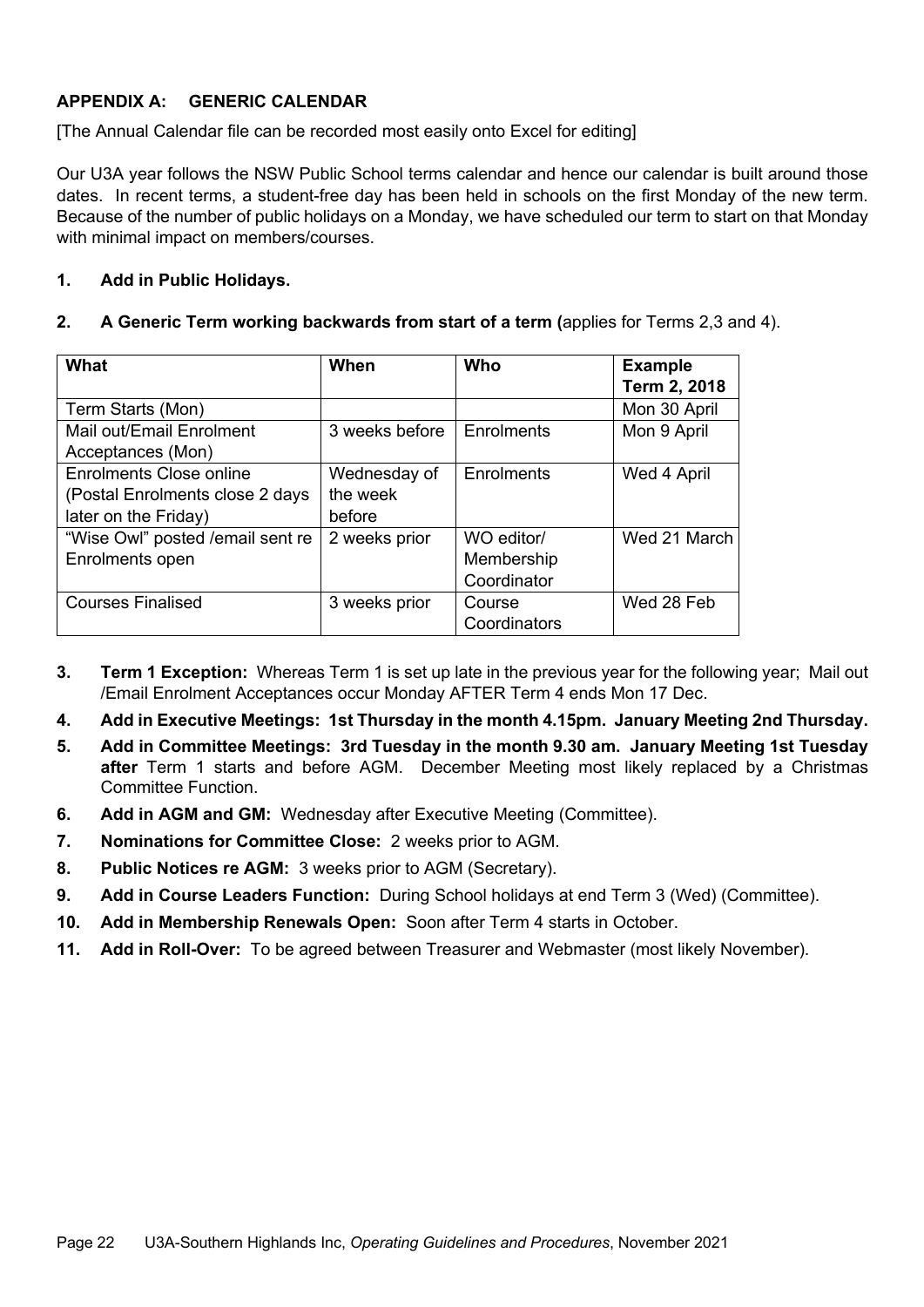#### **EXAMPLE: 2020 CALENDAR**

| <b>U3A 2020 CALENDAR</b>                                                            |                          |                                                    |
|-------------------------------------------------------------------------------------|--------------------------|----------------------------------------------------|
|                                                                                     |                          |                                                    |
|                                                                                     |                          |                                                    |
| January Executive meeting to approve special resolutions/email to Thurs 9 Jan       |                          | Executive                                          |
| Man Comm for review and approval<br><b>Committee Nominations Open</b>               | Friday 17 Jan            |                                                    |
| Email/Mail SGM notices to all members posted/emailed                                | Thurs 23 Jan             | Secretary                                          |
| Call for Nominations for Positions                                                  | Sat 25 Jan               |                                                    |
| Public Holiday for Aus Day                                                          | Mon 27 Jan               |                                                    |
| Term 1, 2020 starts                                                                 | Tues 28 Jan              |                                                    |
| <b>Advertise AGM/email re AGM</b>                                                   | Mon 3 Feb                | Secretary                                          |
| January Management Committee Meeting to approve accounts                            | Wed 5 Feb                | Committee                                          |
| February Executive meeting                                                          | Thurs 6 feb              | Executive                                          |
| Nominations close for committee positions to be included in notice paper.           | Sat 8 Feb                | Secretary                                          |
| Email/Mail AGM notices with names of nominations for Committee to all memMon 10 Feb | 12-Feb                   | Secretary                                          |
| End of year Financials loaded to database<br><b>AGM/Special GM</b>                  | 26-Feb                   | Treasurer/Webmaster                                |
| <b>Term 2 Courses Finalised</b>                                                     | Wed 26 Feb               | Course Coordinator                                 |
| NEW Management Committee February meeting                                           | 3-Mar                    | Management Committee                               |
| March Executive meeting                                                             | Thur 5 Mar               | Executive                                          |
| March Management Committee meeting                                                  | Tue 17 Mar               | Management Committee                               |
| <b>WO published/Enrolments Open</b>                                                 | Wed 18 Mar               | WO editor/Enrolments Co-ordinator                  |
| <b>Term 2 enrolments close</b>                                                      | Wed 1 Apr                | Enrolments Co-ordinator                            |
| April Executive meeting                                                             | Thur 2 Apr               | Executive                                          |
| <b>Mailout of acceptances</b>                                                       | Mon 6 Apr                | Enrolments Co-ordinator                            |
| <b>End of Term 1, 2020</b>                                                          | Thurs 9 Apr              |                                                    |
| <b>EASTER</b>                                                                       | Fri 10 - Mon 13 April    |                                                    |
| April Management Committee Meeting<br>Term2. 2019 starts                            | Tue 21 Apr<br>Mon 27 Apr | Management Committee                               |
| May Executive meeting                                                               | Thur 7 May               | Executive                                          |
| May Management Committee Meeting                                                    | Tue 19 May               | Management Committee                               |
| <b>Term 3 Courses Finalised</b>                                                     | Wed 20 May               | <b>Course Coordinator</b>                          |
| June Executive meeting                                                              | Thur 4 Jun               | Executive                                          |
| Queens Birthday Holiday                                                             | Mon 8 Jun                |                                                    |
| WO published /Enrolments Open                                                       | Wed 10 Jun               | WO editor/Enrolments Co-ordinator                  |
| June Management Committee Meeting                                                   | Tue 16 Jun               | Management Committee                               |
| <b>Term 3 enrolments close</b>                                                      | Wed 24Jun                | Enrolments Co-ordinator                            |
| <b>Mailout of acceptances</b>                                                       | Mon 29 Jun               | Enrolments Co-ordinator                            |
| <b>July Executive meeting</b>                                                       | Thur 2 July<br>Fri 3 Jul | Executive                                          |
| End of Term 2 2020<br>Term 3 2020 starts                                            | Mon 20 Jul               | <b>Note School starts Tuesday</b>                  |
| July Management Committee Meeting                                                   | Tue 21 July              | Management Committee                               |
| August Executive meeting                                                            | Thu 6 Aug                | Executive                                          |
| <b>Term 4 Courses Finalised</b>                                                     | Wed 12 Aug               | Course Coordinator                                 |
| August Management Committee Meeting                                                 | Tue 18 Aug               | Management Committee                               |
| WO published/Enrolments Open                                                        | Wed 2 Sep                | WO editor/Enrolments Co-ordinator                  |
| September Executive meeting                                                         | Thur 3 Sep               | Executive                                          |
| September Management Committee meeting                                              | Tue 15 Sep               | Management Committee                               |
| <b>TULIP TIME</b>                                                                   | 22 Sept - 5 Oct          |                                                    |
| Term 4 enrolments close                                                             | Wed 16 Sep<br>Mon 21 Sep | Enrolments Co-ordinator<br>Enrolments Co-ordinator |
| <b>Mailout of acceptances</b><br>End of Term 3 2020                                 | Fri 25 Sep               |                                                    |
| Labour Day Holiday                                                                  | Mon 5 Oct                |                                                    |
| October Executive meeting                                                           | Thur 1Oct                | Executive                                          |
| <b>Course Leaders Meeting / Lunch</b>                                               | Wed 7 Oct                | Management Committee                               |
| Term 4 2020 starts                                                                  | Mon 12 Oct               |                                                    |
| <b>MEMBERSHIP RENEWALS FOR 2021 OPENS</b>                                           | 13-Oct                   | Membership Co-ord                                  |
| October Management Committee meeting                                                | Tue 20 Oct               | Management Committee                               |
| Term 1, 2021 Courses Finalised                                                      | Wed 4 Nov                | Course Coordinator                                 |
| November Executive meeting                                                          | Thur 5 Nov               | Executive                                          |
| 2020 Rollover                                                                       | 17-Nov                   | Webmaster/Treasurer                                |
| November Management Committee Meeting                                               | Tue 17 Nov<br>Wed 25 Nov | Management Committee                               |
| WO published with notices of AGM/GM/ Enrolments Open<br>December Executive meeting  | Thur 3 Dec ?             | WO editor/Enrolments Co-ordinator<br>Executive     |
| Term 1 2021 Enrolments Close                                                        | Wed 9 Dec                |                                                    |
| End of Term 4 2020                                                                  | Fri 11 Dec               | NSW School hols start Wed 16th                     |
| <b>Mailout of acceptances</b>                                                       | Mon 14 Dec               | Enrolments Co-ordinator                            |
|                                                                                     | TBA                      |                                                    |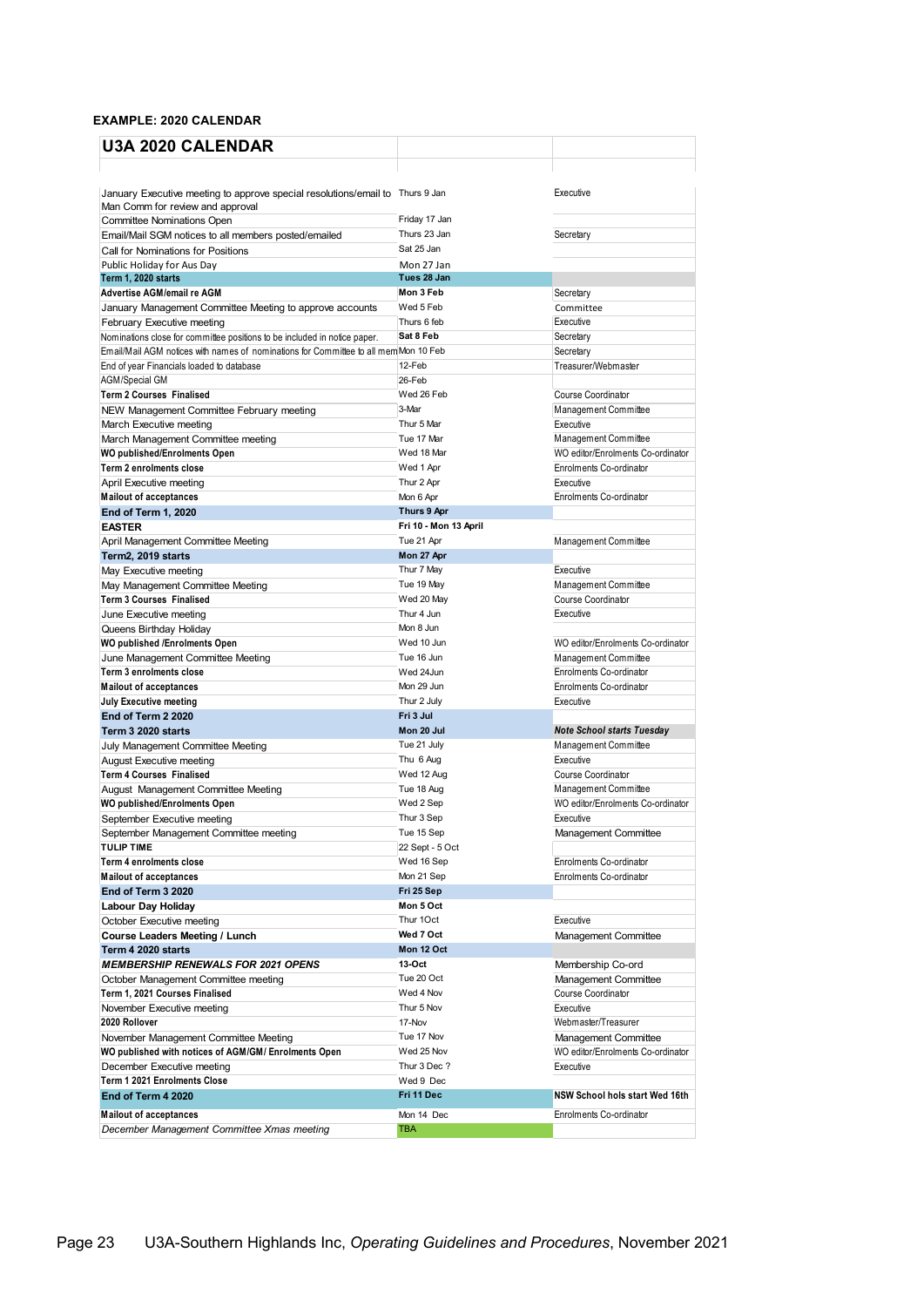#### **APPENDIX B1: NOTICE OF ANNUAL GENERAL MEETING**

#### **U3A - SOUTHERN HIGHLANDS INC**

#### **NOTICE OF ANNUAL GENERAL MEETING**

[Prior notice of AGM with date to be included in '"Wise Owl"' preceding date of AGM]

Members are invited to attend the **Annual General Meeting** of U3A - Southern Highlands Inc to be held on [Insert Date] at {Insert Time] at [Insert Venue].

The business of the meeting will be to confirm Minutes of the previous AGM (copies are U3A Southern Highlands website, Archives/ AGM), to receive reports on the activities of U3A, and to elect a President, Vice President, Secretary, Treasurer, Course Coordinator and up to seven general members of the Management Committee for [Insert Current Year].

Financial Statements will be available 14 days prior to the AGM on U3A Southern Highlands website at *Archives/ Balance Sheets & Income and Expenditure* for [Insert Previous Year].

An Open Forum may be held at the close of the meeting.

A notice of Annual General Meeting will be further sent to all members on the Register of Members at the date of transmission at least 14 days, subject to the notice provisions, by email for those who have registered email addresses and by post in the absence of an email address, together with an Agenda for the meeting.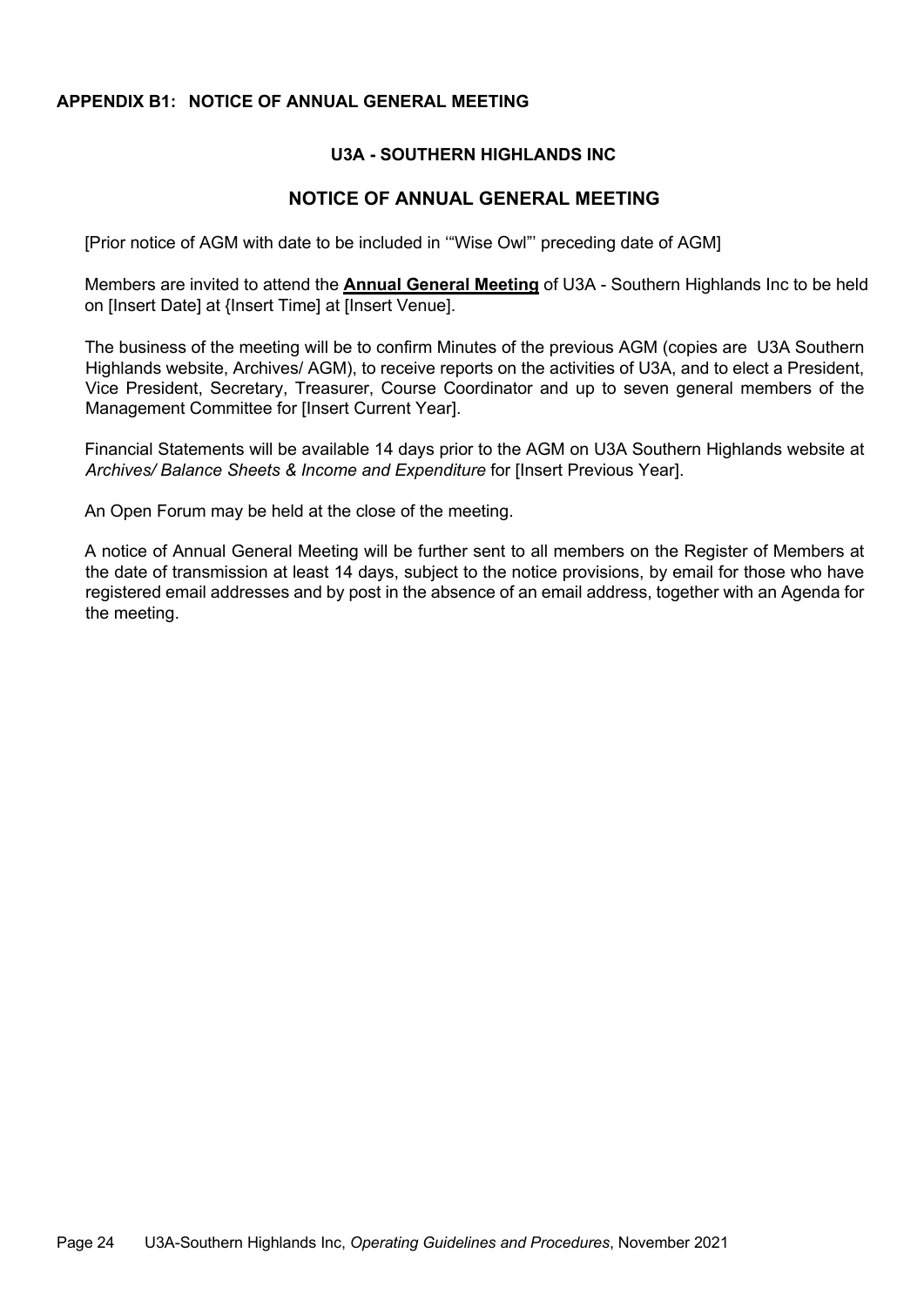#### **APPENDIX B2: AGENDA AGM /GENERAL MEEETING**

#### **U3A - SOUTHERN HIGHLANDS INC**

#### **ANNUAL GENERAL MEETING and GENERAL MEETING [Insert Venue] [Date and Year]**

#### **Agenda**

The Business of the meeting is:

- 1 Welcome
- 2 Declaration that a quorum is in attendance
- 3 To confirm the minutes of the last Annual General Meeting
- 4 To receive Reports -
- A President Report
- B Course Coordinator Report
- 5 Financial Reports -
- A To receive the Treasurer's Report for the year ending 31 December
- B To receive the Financial Statements comprising the Statement of Income and Expenditure and Balance Sheet, for the year ended 31 December (insert) and the Opinion of the Financial Reviewer
- 6. To elect the Principal Officers

The Executive:

President Vice President **Secretary Treasurer** Course Coordinator

- 7. To elect the Management Committee- up to 7 members to be elected. Nominations have been received from …………
- 8. To elect the Financial Reviewer
- 9. Other Business- Any other business that may be properly brought to the notice of the ………. meeting
- 10 Closure of the meeting

**Please Note:** Other Business Notice required, refer to the Model Constitution, Associated Incorporations Regulations 2016, Paragraph 28(4).

Any business requiring a resolution of the meeting requires 14 days' notice prior to the meeting and compliance with email and postal notice provisions.

OPEN FORUM (Optional)

Refreshments will be served after the close of the meeting.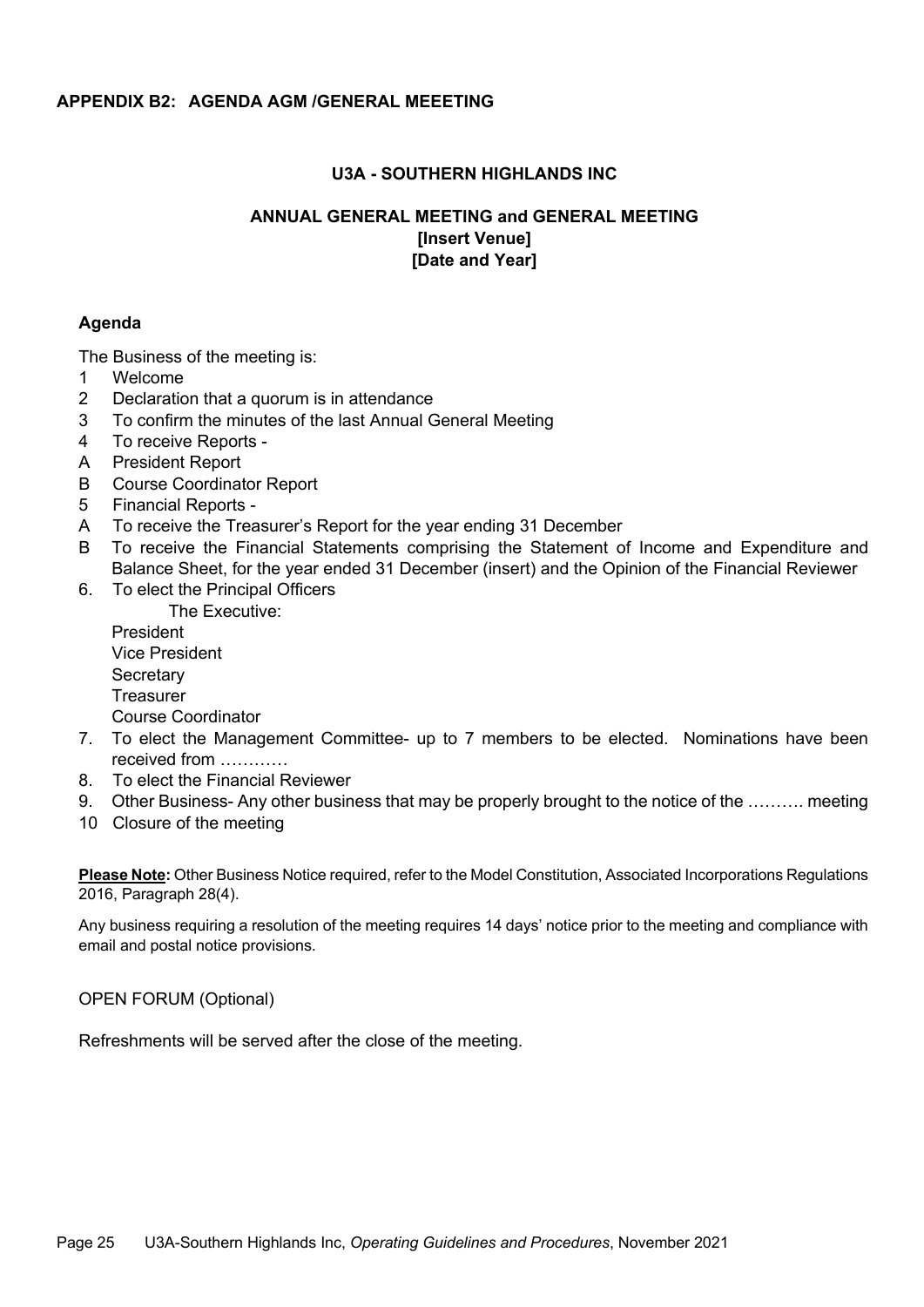#### **APPENDIX B3: Checklist of Activities for AGM / GENERAL MEETINGS**

NOTICES AND AGENDA - Secretary consulting with President

 MULTIPLE COPIES OR POWERPOINT PROJECTIONS OF PREVIOUS MINUTES AND FINANCIAL STATEMENTS – Secretary, Treasurer and Course Coordinator

SPECIAL EQUIPMENT –Equipment Coordinator in liaison with venue contact

CATERING and SET-UP –Course Support Coordinator

- o LAYOUT OF SEATING
- o LAYOUT OF COMMITTEE TABLE
- o LAYOUT OF REFRESHMENT AREA

PUBLICITY including Newspaper Notice - Secretary

REPORTS printed copies for the minutes and/or projected copies

- o President
- o Treasurer
- o Course Coordinator

HAVE MINUTE BOOKS FROM PREVIOUS MEETINGS AVAILABLE – Secretary

 In case of need, ensure access is available to CURRENT MEMBERSHIP REGISTER - Membership Coordinator

- o REGISTER FORMS FOR MEMBERS PRESENT AND APOLOGISING, AND OF VISITORS
- o TABLE FOR ATTENDANCE REGISTER- Secretary

VENUE - Venues Coordinator

o CONFIRM BOOKING AND SET UP ARRANGEMENTS incl arrangements for any needed TABLES and LECTURNS

ARRANGE / RETURNING OFFICER /TEMPORARY CHAIRMAN TO CONDUCT ELECTIONS -President

WHEN AN ELECTION IS REQUIRED:

- **MULTIPLE COPIES OF VOTING PAPERS AND CANDIDATE STATEMENTS Secretary**
- MULTIPLE COPIES OF BLANK VOTING PAPERS (if additional nominations need to be taken from the floor at an AGM) – Secretary
- ONE RETURNING OFFICER AND THREE SCRUTINEERS-- Secretary in consultation with President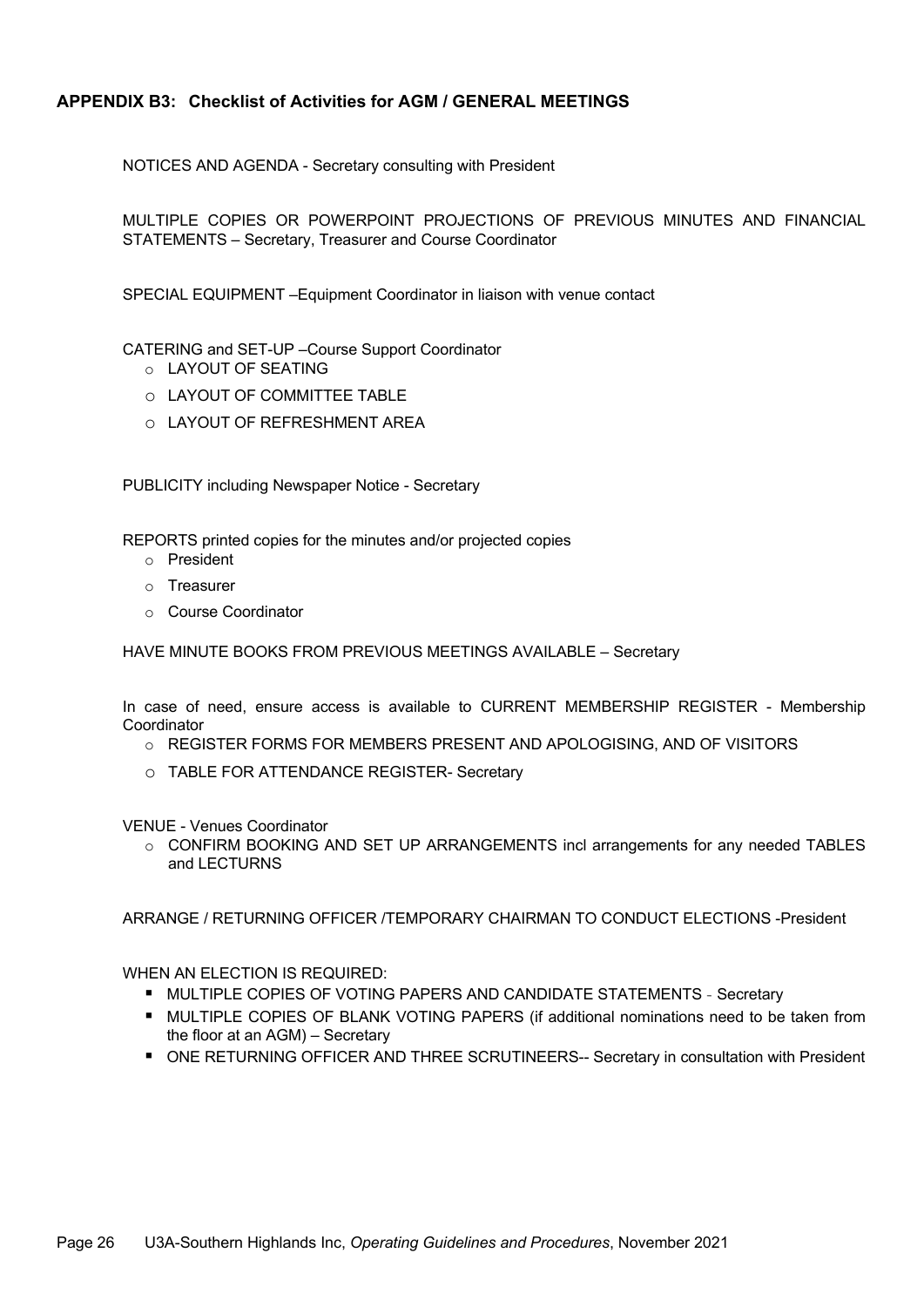#### APPENDIX B4: ATTENDANCE SHEET TEMPLATES

# **MEMBERS ONLY ON THIS SHEET**

# **U3A -SOUTHERN HIGHLANDS INC REGISTER OF ATTENDANCE ANNUAL GENERAL MEETING [DATE]**

|            | <b>FAMILY NAME</b> | <b>GIVEN NAME</b> | <b>YOUR SIGNATURE</b> |
|------------|--------------------|-------------------|-----------------------|
|            |                    |                   |                       |
|            |                    |                   |                       |
|            |                    |                   |                       |
|            |                    | .                 |                       |
| $\sqrt{5}$ |                    |                   |                       |
|            |                    |                   |                       |
|            |                    |                   |                       |
|            |                    |                   |                       |
|            |                    |                   |                       |
| 10         |                    |                   |                       |
|            |                    |                   |                       |
|            |                    | .                 |                       |
|            |                    |                   |                       |
|            | .                  |                   |                       |
|            |                    |                   |                       |
|            |                    |                   |                       |
|            |                    |                   |                       |
|            |                    | .                 |                       |
|            |                    |                   |                       |
| 20         |                    |                   |                       |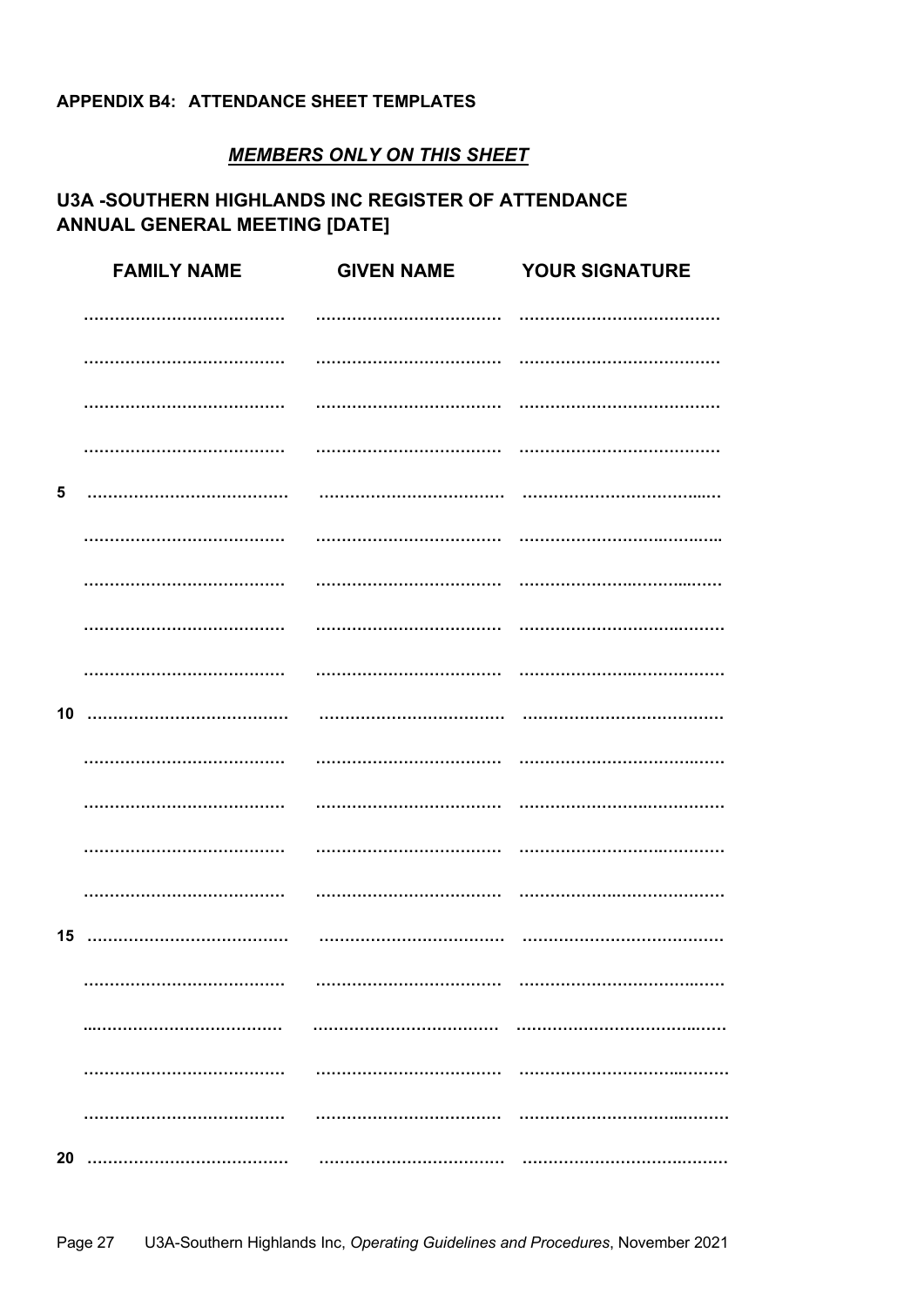# **APOLOGIES ONLY ON THIS SHEET**

# **U3A -SOUTHERN HIGHLANDS INC REGISTER OF ATTENDANCE** ANNUAL GENERAL MEETING [DATE]

|    | <b>FAMILY NAME</b> | <b>GIVEN NAME</b> |
|----|--------------------|-------------------|
|    |                    |                   |
|    | .                  |                   |
|    |                    |                   |
|    |                    |                   |
| 5  | .                  |                   |
|    |                    |                   |
|    |                    |                   |
|    |                    |                   |
|    |                    |                   |
| 10 |                    |                   |
|    |                    |                   |
|    |                    |                   |
|    |                    |                   |
|    |                    |                   |
|    |                    |                   |
|    |                    |                   |
|    |                    |                   |
|    |                    |                   |
|    |                    |                   |
| 20 |                    |                   |